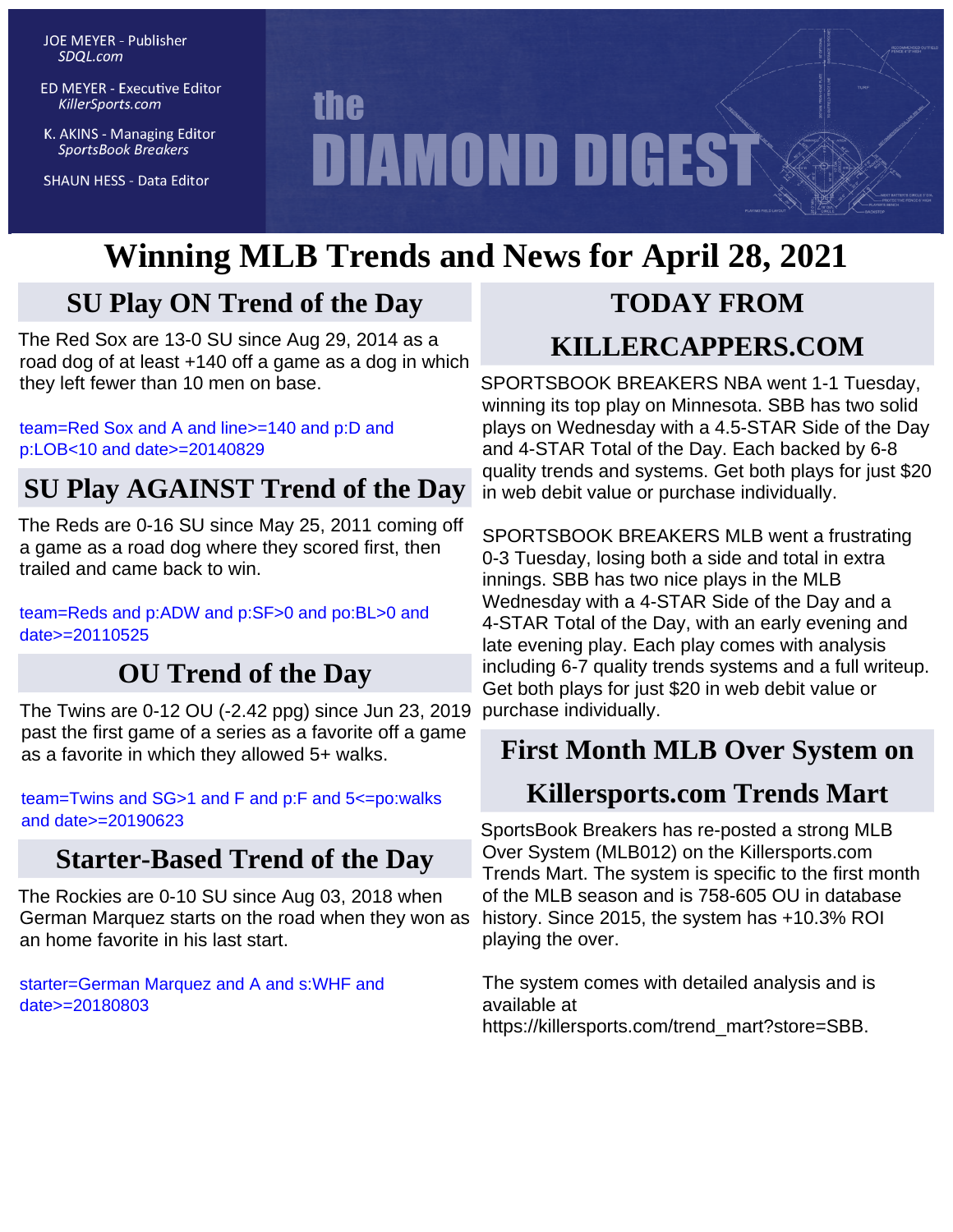| Away<br><b>HOME</b> | <b>ROT</b><br><b>Start Time</b> | Line   | Last 10 | Last 10<br>@H/A | Last 10<br>@F/D | W-L<br><b>Streak</b> | <b>Scheduled Starter:</b><br>(throwing arm) | Team W-L<br>in 2021 | in Career<br>vs Opp |
|---------------------|---------------------------------|--------|---------|-----------------|-----------------|----------------------|---------------------------------------------|---------------------|---------------------|
| Twins               | 913                             | $-116$ | $2 - 8$ | $3 - 7$         | $2 - 8$         | $-4$                 | JA Happ (L)                                 | $1 - 2$             | $0-0$               |
| <b>INDIANS</b>      | 1:10 PM                         | $+106$ | $4 - 6$ | $4 - 6$         | $3 - 7$         | 3                    | Logan Allen (L)                             | $1 - 3$             | $0-0$               |
| <b>Marlins</b>      | 901                             | $-108$ | $4 - 6$ | $4-6$           | $0-0$           | $-1$                 | Sandy Alcantara (R)                         | $2 - 3$             | $1-0$               |
| <b>BREWERS</b>      | 1:40 PM                         | $-102$ | $7 - 3$ | $8 - 2$         | $0-0$           | $\mathbf{1}$         | Zack Godley (R)                             |                     |                     |
| Reds                | 903                             | $+180$ | $3 - 7$ | $6 - 4$         | $0-0$           | $\overline{2}$       | Sonny Gray (R)                              | $1 - 1$             | $0 - 1$             |
| <b>DODGERS</b>      | 4:10 PM                         | $-200$ | $3 - 7$ | $7 - 3$         | $3 - 7$         | $-3$                 | Clayton Kershaw (L)                         | $3 - 2$             | $7 - 4$             |
| Royals              | 925                             | $-117$ | $7 - 3$ | $6 - 4$         | $8 - 2$         | $-1$                 | Mike Minor (L)                              | $3 - 1$             | $0-0$               |
| <b>PIRATES</b>      | 6:35 PM                         | $+107$ | $7 - 3$ | $6-4$           | $6-4$           | 3                    | Mitch Keller (R)                            | $2 - 2$             | $0-0$               |
| Red Sox             | 927                             | $+220$ | $5-5$   | $5-5$           | $0-0$           | $\overline{2}$       | Nick Pivetta (R)                            | $3 - 1$             | $0-0$               |
| <b>METS</b>         | 6:40 PM                         | $-260$ | $4 - 6$ | $0-0$           | $4 - 6$         | $-1$                 | Jacob deGrom (R)                            | $2 - 2$             | $0 - 3$             |
| Yankees             | 915                             | $-150$ | $5-5$   | $4 - 6$         | $4 - 6$         | 1                    | Domingo German (R)                          | $1 - 2$             | $4-0$               |
| <b>ORIOLES</b>      | 7:05 PM                         | $+140$ | $5-5$   | $6-4$           | $5-5$           | $-1$                 | Dean Kremer (R)                             | $2 - 1$             | $0 - 2$             |
| <b>Nationals</b>    | 929                             | $+155$ | $5-5$   | $5-5$           | $3 - 7$         | $-2$                 | Erick Fedde (R)                             | $2 - 2$             | $1 - 0$             |
| <b>BLUE JAYS</b>    | 7:07 PM                         | $-165$ | $5-5$   | $4 - 6$         | $0-0$           | $\overline{2}$       | Steven Matz (L)                             | $4 - 0$             | $0-0$               |
| Athletics           | 917                             | $+160$ | $8 - 2$ | $8 - 2$         | $5-5$           | $-1$                 | Cole Irvin (L)                              | $2 - 2$             | $0-0$               |
| <b>RAYS</b>         | 7:10 PM                         | $-170$ | $6 - 4$ | $5-5$           | $5-5$           | $\mathbf{1}$         | Tyler Glasnow (R)                           | $3 - 2$             | $0-0$               |
| Cubs                | 905                             | $+118$ | $5-5$   | $5-5$           | $4 - 6$         | $-4$                 | Kyle Hendricks (R)                          | $1 - 3$             | $2 - 3$             |
| <b>BRAVES</b>       | 7:20 PM                         | $-128$ | $6-4$   | $5-5$           | $5-5$           | $\overline{2}$       | Huascar Ynoa (R)                            | $2 - 2$             | $0 - 1$             |
| Phillies            | 907                             | $-105$ | $4 - 6$ | $6-4$           | $0-0$           | $-1$                 | Vince Velasquez (R)                         | $0 - 1$             | $1 - 3$             |
| <b>CARDINALS</b>    | 7:45 PM                         | $-105$ | $6 - 4$ | $5-5$           | $0-0$           | $\mathbf{1}$         | Johan Oviedo (R)                            | $0-0$               | $0-0$               |
| Angels              | 919                             | $-125$ | $4 - 6$ | $6-4$           | $5-5$           | $-1$                 | Alex Cobb (R)                               | $2 - 1$             | $0-0$               |
| <b>RANGERS</b>      | 8:05 PM                         | $+115$ | $4-6$   | $5-5$           | $5-5$           | $\mathbf{1}$         | Dane Dunning (R)                            | $1 - 3$             | $0-0$               |
| Mariners            | 921                             | $+190$ | $4-6$   | $5-5$           | $4 - 6$         | $-3$                 | Justin Dunn (R)                             | $3-0$               | $0 - 1$             |
| <b>ASTROS</b>       | 8:10 PM                         | $-210$ | $6-4$   | $5-5$           | $6-4$           | $\overline{c}$       | Zack Greinke (R)                            | $4 - 1$             | $2 - 2$             |
| <b>Tigers</b>       | 923                             | $+190$ | $2 - 8$ | $2 - 8$         | $2 - 8$         | 1                    | Casey Mize (R)                              | $2 - 2$             | $0 - 2$             |
| WHITE SOX           | 8:10 PM                         | $-210$ | $6-4$   | $5-5$           | $7 - 3$         | $-1$                 | Carlos Rodon (L)                            | $3-0$               | $4 - 2$             |
| Padres              | 909                             | $-150$ | $4 - 6$ | $2 - 8$         | $5-5$           | $-1$                 | Ryan Weathers (R)                           | $1 - 1$             | $0-0$               |
| <b>DIAMONDBACKS</b> | 9:40 PM                         | $+140$ | $7 - 3$ | $7 - 3$         | $7 - 3$         | $\mathfrak{S}$       | Taylor Widener (R)                          | $2 - 2$             | $1-0$               |
| Rockies             | 911                             | $+138$ | $6-4$   | $7 - 3$         | $4 - 6$         | 1                    | German Marquez (R)                          | $3 - 2$             | $5-6$               |
| <b>GIANTS</b>       | 9:45 PM                         | $-148$ | $7 - 3$ | $5-5$           | $6-4$           | $-1$                 | Alex Wood (L)                               | $2 - 0$             | $0-0$               |

**MLB Match Ups for April 28, 2021**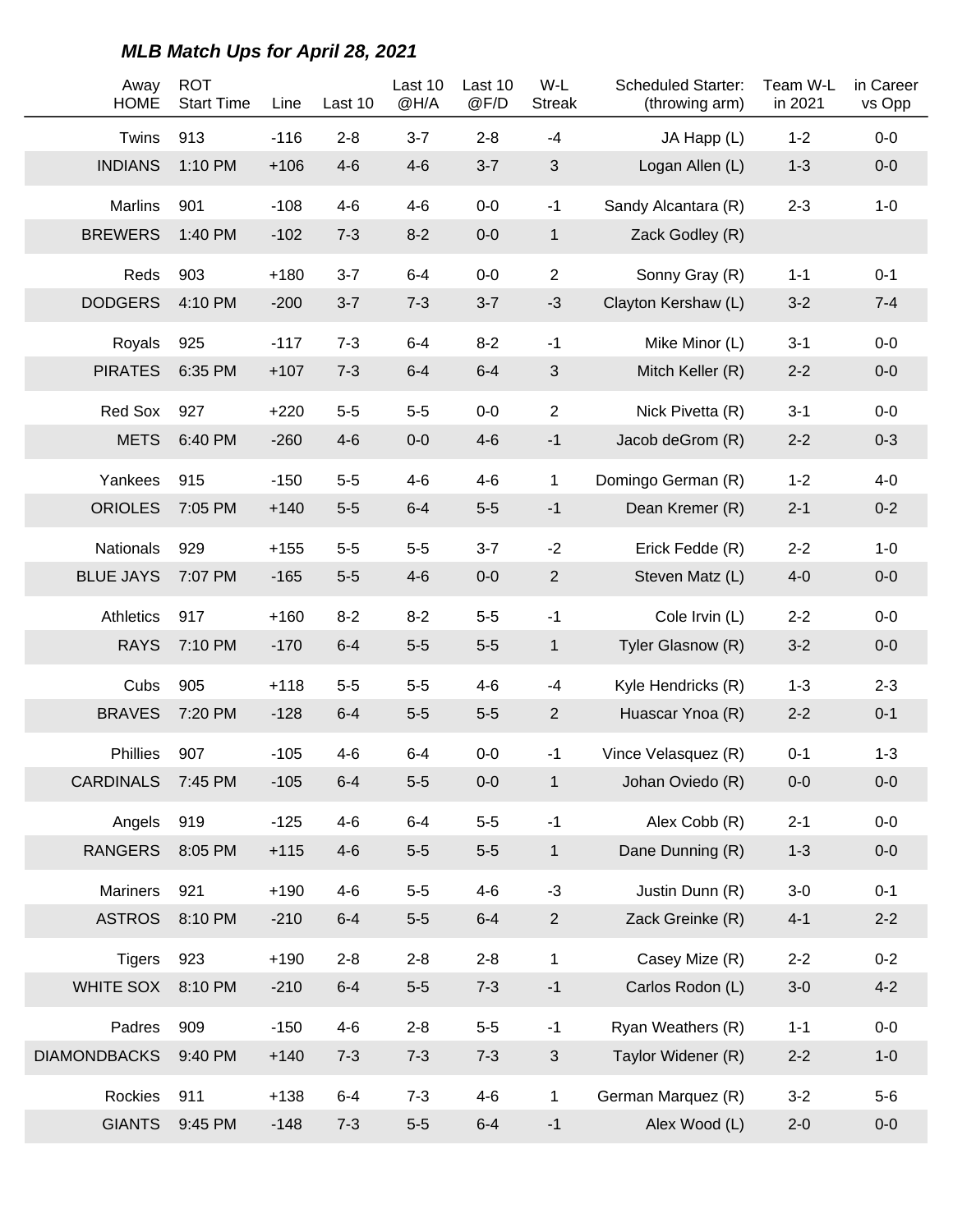# **Team Comparison Table**

|                  |              | Record |        | # of Innings   |    |                | One Run        |                | Wire to Wire   |                | Walk Off       |                | Extra Inning   | Runs<4         | 4 <runs< th=""><th></th><th>Margin in Innings</th><th></th></runs<> |         | Margin in Innings     |      |
|------------------|--------------|--------|--------|----------------|----|----------------|----------------|----------------|----------------|----------------|----------------|----------------|----------------|----------------|---------------------------------------------------------------------|---------|-----------------------|------|
| Team             | W            |        |        | Led Trail Tied |    | W              | L              | W              | L              | W              | L              | W              | L              | W              | L                                                                   | 123     | 456                   | 789  |
| Angels           | 11           | 11     | 70     | 85             | 45 | 2              | 2              | 5              | $\overline{7}$ | $\mathbf 1$    | $\mathbf{1}$   | $\mathbf{1}$   | $\mathbf{1}$   | 0              | $\mathbf{1}$                                                        |         | $-0.77 - 0.45$        | 0.41 |
| Astros           | 12           | 11     | 88     | 59             | 61 | 2              | 2              | 10             | 6              | 1              | 1              | 1              | 0              | $\overline{2}$ | 2                                                                   | 0.61    | 0.13                  | 0.22 |
| <b>Athletics</b> | 15           | 9      | 83     | 85             | 46 | 5              | $\mathbf{1}$   | 10             | 7              | 3              | 0              | 2              | 0              | 5              | $\mathbf{1}$                                                        |         | $-0.46$ 0.17          | 0.12 |
| <b>Blue Jays</b> | 11           | 11     | 86     | 70             | 40 | 3              | 2              | 8              | 5              | 1              | 1              | 1              | 1              | 3              | 2                                                                   | 0.95    | $-0.32$               | 0.09 |
| <b>Braves</b>    | 11           | 12     | 80     | 68             | 54 | 5              | 5              | 6              | 7              | $\mathbf 1$    | 2              | 0              | 3              | $\mathbf{1}$   | 4                                                                   |         | $-0.52$ 0.13          | 0.30 |
| <b>Brewers</b>   | 14           | 9      | 99     | 60             | 51 | 3              | 2              | 8              | 6              | 1              | 0              | 2              | 1              | 1              | 1                                                                   |         | $0.65 -0.22 -0.04$    |      |
| Cardinals        | 12           | 11     | 87     | 86             | 34 | 1              | 3              | 8              | 9              | 0              | 0              | $\Omega$       | 0              | $\overline{2}$ | 2                                                                   |         | $0.17$ $0.13$ $-0.04$ |      |
| Cubs             | 10           | 13     | 75     | 101            | 33 | 3              | 2              | 6              | 8              | 1              | 0              | 1              | 1              | 2              | 1                                                                   |         | $0.13 - 0.13 - 0.30$  |      |
| Diamondbacks     | 12           | 11     | 81     | 91             | 34 | 1              | 4              | 6              | 9              | 0              | $\mathbf{1}$   | 3              | 1              | $\mathbf{1}$   | 4                                                                   | 0.26    | $-0.13$ 0.09          |      |
| Dodgers          | 15           | 9      | 120    | 57             | 43 | 4              | 5              | 9              | 3              | 0              | 1              | 1              | 3              | 4              | 3                                                                   | 1.25    | $0.42 - 0.50$         |      |
| Giants           | 15           | 9      | 102    | 56             | 62 | 6              | 3              | 10             | 2              | 0              | 3              | $\mathbf{1}$   | 3              | $\overline{7}$ | 4                                                                   | 0.46    | 0.50                  | 0.00 |
| Indians          | 11           | 11     | 67     | 89             | 45 | 0              | 4              | 4              | 5              | 1              | 2              | 2              | 1              | 1              | 1                                                                   |         | $-0.82$ 0.50          | 0.41 |
| <b>Mariners</b>  | 13           | 11     | 59     | 101            | 52 | 6              | 4              | 6              | 6              | $\overline{2}$ | $\mathbf{1}$   | 3              | 0              | $\mathbf{1}$   | 2                                                                   |         | $-0.38 - 0.29$        | 0.38 |
| <b>Marlins</b>   | 10           | 13     | 65     | 86             | 59 | $\overline{2}$ | 6              | 4              | 7              | 1              | 2              | 3              | 0              | 2              | 2                                                                   |         | $-0.35$ 0.30          | 0.22 |
| Mets             | 9            | 9      | 60     | 62             | 34 | 4              | 2              | 6              | 6              | $\overline{2}$ | $\mathbf 1$    | 0              | $\mathbf{1}$   | $\overline{2}$ | 0                                                                   |         | $-0.33 - 0.67$ 0.39   |      |
| <b>Nationals</b> | 8            | 12     | 47     | 85             | 44 | 4              | 2              | 6              | 8              | 2              | 0              | 0              | 0              | 3              | 5                                                                   |         | $-0.80 -0.50 -0.10$   |      |
| Orioles          | 10           | 13     | 70     | 76             | 57 | 2              | 3              | $\overline{7}$ | 10             | $\mathbf{1}$   | $\mathbf{1}$   | $\mathbf{1}$   | 2              | $\mathbf{1}$   | $\mathbf{1}$                                                        |         | 0.13 -0.78 0.39       |      |
| Padres           | 13           | 12     | 85     | 94             | 49 | 3              | 3              | 7              | 7              | 0              | 0              | 1              | 2              | 4              | 1                                                                   |         | $0.00 -0.28 0.68$     |      |
| <b>Phillies</b>  | 11           | 12     | 81     | 77             | 47 | 5              | 3              | 7              | $\overline{4}$ | $\overline{2}$ | 2              | $\mathbf{1}$   | 0              | 4              | $\mathbf{1}$                                                        | 0.61    | $-0.52 -0.87$         |      |
| <b>Pirates</b>   | 12           | 11     | 92     | 83             | 29 | 3              | 1              | 7              | 7              | 0              | 0              | 1              | 0              | $\overline{2}$ | 0                                                                   |         | $-0.43 -0.43$ 0.43    |      |
| Rangers          | 10           | 14     | 76     | 91             | 51 | $\overline{2}$ | 2              | 7              | 9              | $\mathbf{1}$   | $\mathbf{1}$   | 2              | 0              | 2              | 2                                                                   |         | $-0.25$ 0.17 $-0.79$  |      |
| Rays             | 12           | 12     | 90     | 72             | 57 | 3              | 4              | 7              | 5              | 0              | 2              | 0              | 3              | $\overline{2}$ | 3                                                                   | 0.29    | $0.04 - 0.25$         |      |
| <b>Red Sox</b>   | 15           | 9      | 87     | 80             | 44 | 4              | 2              | 3              | 8              | $\mathbf{1}$   | 1              | 2              | $\mathbf{1}$   | 2              | $\overline{0}$                                                      | $-0.25$ | 1.04                  | 0.12 |
| Reds             | 11           | 12     | 82     | 91             | 38 | 3              | 3              | 6              | $\overline{7}$ | 1              | $\mathsf 0$    | 3              | 2              | $\sqrt{2}$     | 4                                                                   |         | 0.30 0.78 -0.39       |      |
| Rockies          | $9^{\circ}$  | 14     | 71     | 98             | 36 | 1              | $\overline{4}$ | $\overline{4}$ | 8              | $\mathbf{1}$   | $\mathbf 0$    | $\mathbf{1}$   | 1              | $\pmb{0}$      | 5                                                                   |         | $-0.83$ 0.57 0.09     |      |
| Royals           | 14           | 8      | 77     | 69             | 49 | 6              | $\mathbf 1$    | 9              | $\overline{7}$ | $\overline{2}$ | $\mathbf 0$    | $\mathbf 1$    | $\mathbf 0$    | 6              | 1                                                                   |         | $-0.41$ $0.36$ $0.14$ |      |
| <b>Tigers</b>    | 8            | 16     |        | 64 106         | 43 | $\overline{2}$ | $\sqrt{5}$     | $\overline{4}$ | 11             | $\mathbf{1}$   | $\mathbf{1}$   | $\mathbf{1}$   | $\pmb{0}$      | $\mathbf 1$    | $\mathbf{1}$                                                        |         | $-0.29 - 0.67 - 0.54$ |      |
| Twins            | $\mathbf{7}$ | 15     | 74     | 65             | 56 | $\overline{2}$ | 6              | 5              | 6              | $\mathbf{1}$   | $\overline{4}$ | $\mathbf 0$    | 5              | 3              | 3                                                                   |         | $0.45 -0.14 -0.68$    |      |
| <b>White Sox</b> |              | 12 10  | 105 44 |                | 47 | $\mathfrak{S}$ | $\overline{2}$ | 10             | $\overline{2}$ | $\overline{2}$ | $\mathbf{1}$   | $\overline{0}$ | $\mathbf{2}$   | $\overline{c}$ | 0                                                                   |         | 1.09  0.14  -0.27     |      |
| Yankees          |              | 10 13  |        | 62 98          | 50 | $\mathbf{1}$   | 3              | $\overline{4}$ | $\overline{7}$ | $\pmb{0}$      | 1              | $\mathbf{1}$   | $\overline{2}$ | 3              | 1                                                                   |         | $-0.65 - 0.09$ 0.39   |      |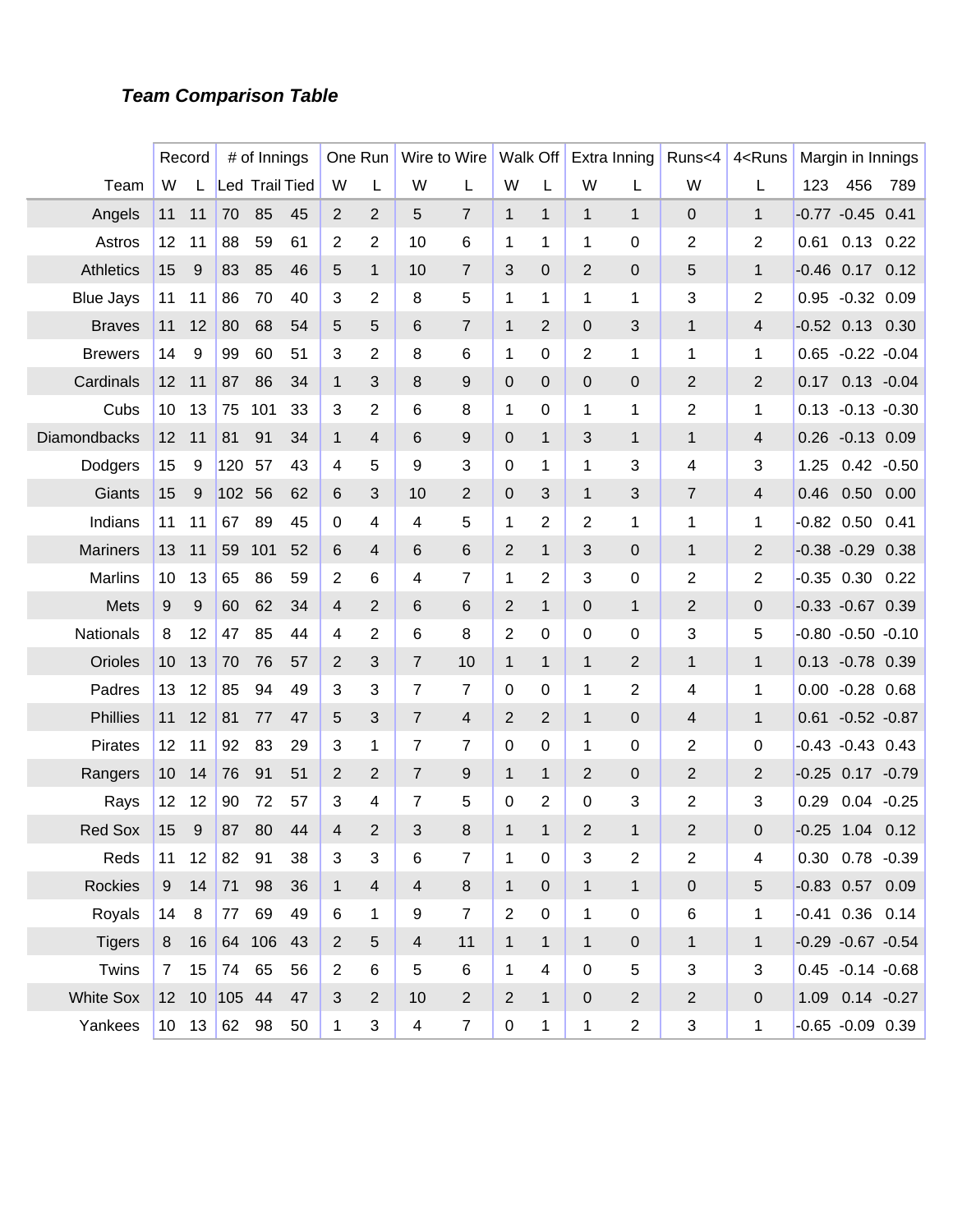# **Team - Opponent Comparison Table**

|                     | Scored          | in 1st         | Wins with<br><b>Fewer Hits</b> |                | <b>Starter</b><br>Innings Pitched |      | <b>Pitchers</b> | Used      | Quality          | <b>Starts</b>  | <b>Hits</b>                | per Run   | <b>Team LOB</b><br>per Run |                              |      | Extra<br><b>Base Hits</b> |
|---------------------|-----------------|----------------|--------------------------------|----------------|-----------------------------------|------|-----------------|-----------|------------------|----------------|----------------------------|-----------|----------------------------|------------------------------|------|---------------------------|
| Team                | Team Opp        |                | Team                           | Opp            | Team                              | Opp  |                 |           |                  |                | Team Opp Team Opp Team Opp |           | Team Opp Team Opp          |                              |      |                           |
| Angels              | 6               | 6              | $\overline{2}$                 | 5              | 4.76                              | 4.80 | 4.50            | 4.09      | $\overline{7}$   | $\overline{7}$ |                            | 1.92 1.52 |                            |                              |      | 2.95 2.77                 |
| Astros              | 5               | 5              | 1                              | $\overline{2}$ | 5.09                              | 5.35 | 4.00            | 4.35      | $\overline{7}$   | 11             | 1.77                       | 1.88      | $\overline{\phantom{a}}$   | $\blacksquare$               | 3.09 | 2.70                      |
| <b>Athletics</b>    | $6\phantom{1}6$ | $6\phantom{1}$ | 9                              | 0              | 5.32                              | 5.09 | 4.39            | 4.22      | 10               | 8              | 1.56                       | 1.99      |                            | $\overline{\phantom{a}}$     | 2.70 | 2.96                      |
| <b>Blue Jays</b>    | 8               | 5              | $\mathbf 0$                    | 4              | 4.42                              | 4.50 | 4.64            | 4.00      | 6                | 5              | 1.80                       | 2.10      | $\blacksquare$             | $\overline{\phantom{m}}$     | 2.05 | 2.91                      |
| <b>Braves</b>       | 8               | $6\phantom{1}$ | $\overline{2}$                 | $\overline{2}$ | 5.17                              | 5.24 | 4.50            | 4.50      | $\overline{7}$   | $\overline{7}$ | 1.54                       | 1.64      |                            | $\overline{\phantom{a}}$     |      | 2.64 2.77                 |
| <b>Brewers</b>      | $\overline{7}$  | 4              | 1                              | 1              | 5.23                              | 4.91 | 4.39            | 4.65      | 10               | 8              | 1.72                       | 1.85      | $\blacksquare$             | $\qquad \qquad \blacksquare$ | 2.13 | 2.70                      |
| Cardinals           | 6               | 8              | 3                              | 1              | 5.23                              | 5.43 | 4.22            | 4.04      | $\,8\,$          | 10             | 1.63                       | 1.71      |                            | $\overline{\phantom{a}}$     | 2.17 | 2.61                      |
| Cubs                | $\overline{7}$  | 8              | $\overline{2}$                 | 1              | 4.74                              | 4.71 | 5.00            | 4.91      | 6                | 6              | 1.51                       | 1.69      | $\blacksquare$             | ä,                           | 2.45 | 2.41                      |
| <b>Diamondbacks</b> | 6               | $6\phantom{1}$ | 3                              | 1              | 5.30                              | 4.94 | 4.13            | 4.91      | $\overline{7}$   | $\overline{7}$ | 1.52                       | 1.72      |                            | $\overline{\phantom{a}}$     | 2.87 | 3.22                      |
| Dodgers             | 6               | 6              | 3                              | 3              | 6.12                              | 4.82 | 4.17            | 4.96      | 16               | 5              | 1.65                       | 1.97      | $\overline{\phantom{a}}$   | $\blacksquare$               | 2.71 | 1.83                      |
| Giants              | 5               | $\overline{4}$ | $\overline{2}$                 | $\overline{2}$ | 5.89                              | 5.03 | 4.42            | 4.62      | 10               | 6              | 1.81                       | 2.06      | $\overline{\phantom{a}}$   | $\overline{\phantom{a}}$     | 3.00 | 2.04                      |
| Indians             | 6               | 7              | $\mathbf 0$                    | 1              | 5.62                              | 5.29 | 4.00            | 4.18      | 11               | 7              | 1.72                       | 1.80      | $\overline{\phantom{a}}$   | $\overline{\phantom{m}}$     | 3.05 | 2.36                      |
| <b>Mariners</b>     | 6               | $\overline{5}$ | 3                              | 1              | 5.01                              | 5.50 | 3.92            | 4.17      | $\overline{7}$   | 8              | 1.61                       | 1.75      |                            | $\overline{\phantom{a}}$     | 2.67 | 2.42                      |
| <b>Marlins</b>      | 6               | 5              | $\mathbf 0$                    | 5              | 4.96                              | 5.59 | 4.87            | 4.52      | 9                | 9              | 1.86                       | 1.79      | $\blacksquare$             | $\blacksquare$               | 2.61 | 2.57                      |
| Mets                | $\overline{4}$  | 3              | $\mathbf{1}$                   | 4              | 5.52                              | 5.11 | 3.72            | 4.06      | 11               | 6              | 2.40                       | 1.68      | $\overline{\phantom{m}}$   | $\overline{\phantom{a}}$     | 1.78 | 1.89                      |
| Nationals           | 6               | 6              | 1                              | 4              | 4.92                              | 5.40 | 4.55            | 4.05      | 7                | 9              | 2.34                       | 1.57      | $\overline{\phantom{a}}$   | $\blacksquare$               | 2.30 | 2.50                      |
| Orioles             | $6\phantom{1}6$ | $6\phantom{1}$ | $\overline{2}$                 | $\overline{2}$ | 4.85                              | 5.33 | 4.50            | 4.09      | $6\phantom{1}$   | 9              | 2.00                       | 1.93      | $\overline{\phantom{m}}$   | $\overline{\phantom{a}}$     | 2.86 | 2.41                      |
| Padres              | 6               | 4              | 1                              | $\pmb{0}$      | 4.83                              | 5.33 | 4.92            | 4.68      | 7                | 13             | 2.02                       | 1.94      | $\overline{\phantom{a}}$   | $\blacksquare$               | 2.12 | 2.20                      |
| Phillies            | $\overline{7}$  | 6              | 3                              | $\mathbf{1}$   | 5.55                              | 5.39 | 3.87            | 4.26      | $\,8\,$          | 10             | 2.01                       | 1.84      | $\overline{\phantom{a}}$   | $\overline{\phantom{a}}$     | 2.17 | 2.78                      |
| Pirates             | 8               | 12             | $\mathbf 0$                    | 1              | 4.71                              | 5.04 | 4.61            | 4.13      | 4                | 9              | 1.98                       | 1.69      | $\overline{\phantom{a}}$   | $\blacksquare$               | 2.57 | 2.65                      |
| Rangers             | 6               | $\overline{7}$ | 4                              | $\mathbf{1}$   | 4.96                              | 4.90 | 3.92            | 4.46      | 8                | 6              | 1.91                       | 1.96      | $\overline{\phantom{a}}$   | $\overline{\phantom{a}}$     | 2.04 | 3.25                      |
| Rays                | $\overline{7}$  | 5              | $\overline{2}$                 | $\overline{2}$ | 4.64                              | 4.81 | 4.12            | 4.46      | 5                | $\overline{7}$ | 1.74                       | 1.70      | $\overline{\phantom{a}}$   | $\blacksquare$               | 3.00 | 2.58                      |
| Red Sox             | 6               | 13             | $\overline{c}$                 | $\overline{c}$ | 5.11                              | 4.69 |                 | 4.29 4.17 | 5                | 7              |                            | 1.81 1.87 |                            |                              |      | 3.17 2.58                 |
| Reds                | $\,6$           | $\overline{7}$ | $\pmb{0}$                      | 3              | 4.94                              | 5.19 |                 | 4.52 4.48 | 5                | 5              | 1.51                       | 1.53      | $\blacksquare$             | $\overline{\phantom{a}}$     |      | 3.52 2.57                 |
| Rockies             | $\overline{7}$  | $\bf 8$        | $\overline{2}$                 | 1              | 5.22                              | 5.86 | 4.43 3.74       |           | 11               | 8              |                            | 1.67 1.77 | $\overline{\phantom{a}}$   | $\overline{\phantom{a}}$     |      | 2.39 2.96                 |
| Royals              | $\mathfrak{S}$  | $\overline{7}$ | 4                              | $\mathbf 0$    | 4.91                              | 5.05 | 4.59 4.00       |           | $\overline{7}$   | $\overline{7}$ |                            | 1.75 1.92 | $\blacksquare$             | $\blacksquare$               |      | $2.55$ 2.27               |
| <b>Tigers</b>       | $\sqrt{5}$      | $\overline{7}$ | $\overline{2}$                 | $\overline{4}$ | 5.24                              | 5.62 |                 | 3.96 3.83 | $\boldsymbol{9}$ | 13             |                            | 2.14 1.68 | ٠                          | $\overline{\phantom{a}}$     |      | 2.42 2.88                 |
| Twins               | $\, 8$          | $\overline{2}$ | 1                              | $\overline{2}$ | 5.09                              | 5.39 |                 | 4.09 3.95 | 6                | $\overline{7}$ |                            | 1.88 1.63 | $\overline{\phantom{a}}$   | $\overline{\phantom{m}}$     |      | 2.77 3.05                 |
| <b>White Sox</b>    | $9\,$           | $\overline{4}$ | $\overline{2}$                 | $\mathbf{2}$   | 5.23                              | 4.48 |                 | 4.14 4.18 | $\overline{5}$   | 6              |                            | 1.75 1.85 | ۰                          |                              |      | 2.68 2.14                 |
| Yankees             | $\overline{2}$  | 6              | $\overline{c}$                 | $\overline{2}$ | 4.80                              | 4.55 |                 | 4.09 4.65 | $\overline{7}$   | 6              |                            | 1.91 1.88 | $\blacksquare$             | $\overline{\phantom{a}}$     |      | 2.17 2.70                 |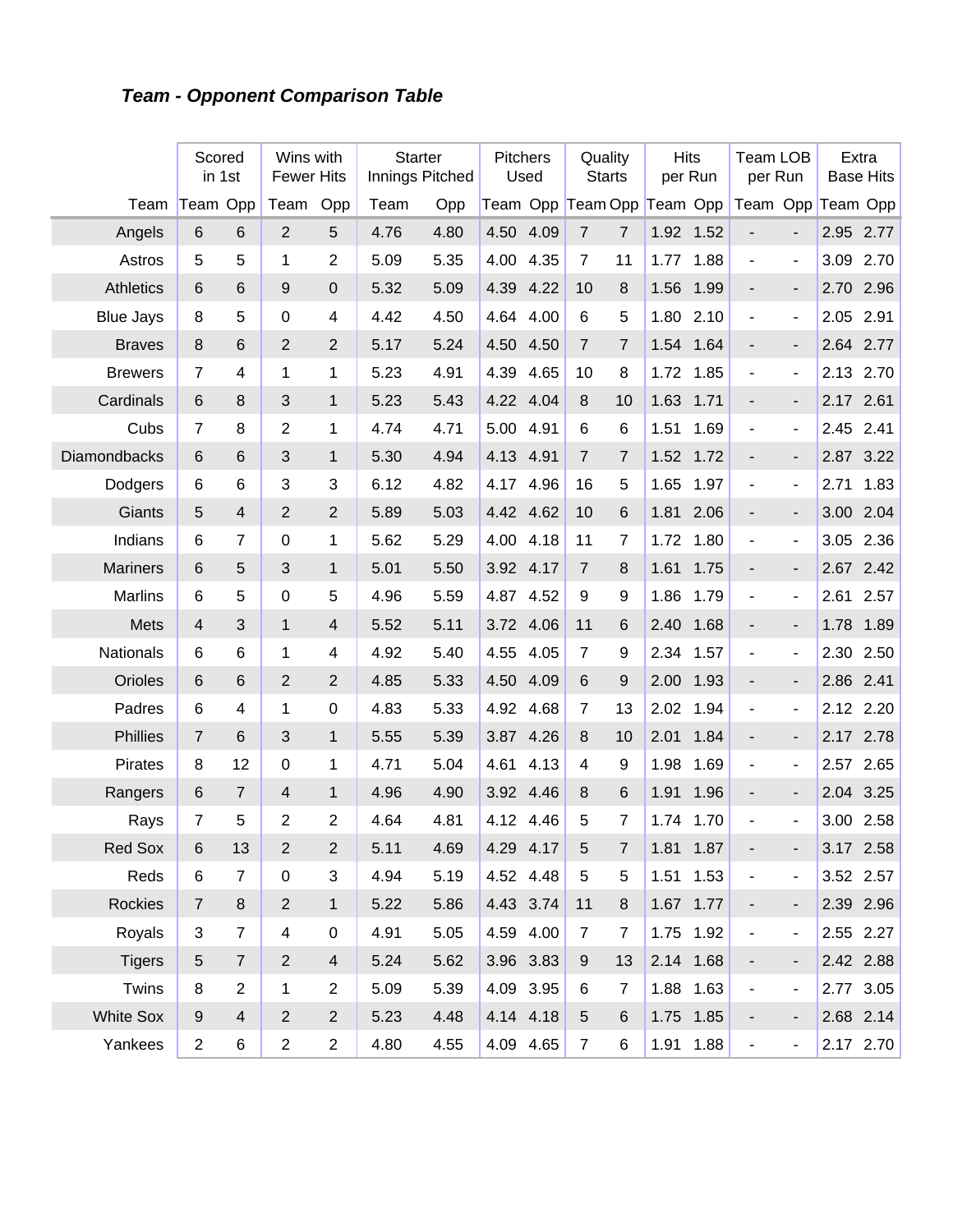#### **Recent Numbers for the Twins and INDIANS**

|                                                                                            |                                     | Runs |  | <b>Hits</b>                          | Walks              | TLOB                                                                          |      |                           |              |              |          |         |                |                |               |                 |
|--------------------------------------------------------------------------------------------|-------------------------------------|------|--|--------------------------------------|--------------------|-------------------------------------------------------------------------------|------|---------------------------|--------------|--------------|----------|---------|----------------|----------------|---------------|-----------------|
|                                                                                            |                                     |      |  |                                      |                    | WL Team Opp Team Opp Team Opp Team Opp SIP PU Line F D OU Marg O U Total @H/A |      |                           |              |              |          |         |                |                |               |                 |
| Twins last 1                                                                               | 0 <sub>1</sub>                      |      |  | 4.00 7.00 8.00 9.00                  | $0.00\ 5.00$       |                                                                               | 5.67 | 5.00                      | $-110$       | $\mathbf{1}$ | $\Omega$ | 2.50    | 1 <sup>1</sup> | 0              | 8.50          | 1               |
| Twins last 3                                                                               |                                     |      |  | $0$ 3 3.00 6.00 6.67 10.00 1.33 2.67 |                    |                                                                               | 5.56 | 4.67                      | $-140$ 3 0   |              |          | 0.83    | 2 <sup>1</sup> | 1 <sup>1</sup> | 8.17          | 2               |
| Twins last 7   1                                                                           |                                     |      |  | 6 3.57 5.43 6.86 7.86 1.29 2.43      |                    |                                                                               |      | $5.19$ 3.86               | $-141$ 6 1   |              |          | 1.21    | 3 <sup>1</sup> |                | $3 \mid 7.79$ | 4               |
| Twins last 30                                                                              |                                     |      |  |                                      |                    |                                                                               |      |                           |              |              |          |         |                |                |               |                 |
| Twins 2021                                                                                 |                                     |      |  | 7 15 4.18 4.82 7.86 7.86 2.82 2.73   |                    |                                                                               | 5.09 | 4.09                      | $-139$ 17 4  |              |          | 1.09    |                |                | 11 10 7.91    | 12 <sup>2</sup> |
| vs Indians 0 2 3.50 6.00 6.50 9.00 0.50 3.50                                               |                                     |      |  |                                      |                    |                                                                               |      | $5.67$ $5.00$ $-115$ 2 0  |              |              |          | 1.50    | 2 <sup>1</sup> |                | 0   8.00      | 2               |
| Indians last 1                                                                             | $1 \t0 \t7.00 \t4.00 \t9.00 \t8.00$ |      |  |                                      | $15.00 \quad 0.00$ |                                                                               | 7.67 | 2.00                      | $-100$ 0 1   |              |          | 2.50    | 1 <sup>1</sup> | 0 <sup>1</sup> | 8.50          | $\mathbf 1$     |
| Indians last $3 \mid 3 \mid 0 \mid 6.33 \mid 3.33 \mid 9.00 \mid 6.33 \mid 2.67 \mid 2.00$ |                                     |      |  |                                      |                    |                                                                               |      | $6.44$ 3.33 + 110 0 3     |              |              |          | 1.67    | 3 <sup>1</sup> | 0 <sup>1</sup> | 8.00          | 3               |
| Indians last $7 \mid 3 \mid 4 \mid 4.43 \mid 4.43 \mid 7.14 \mid 7.43 \mid 3.43 \mid 3.43$ |                                     |      |  |                                      |                    |                                                                               |      | $5.57$   4.14 + 112   0 6 |              |              |          | 1.00    | 5 <sup>1</sup> |                | 2 7.86        | $\overline{7}$  |
| Indians last 30                                                                            |                                     |      |  |                                      |                    |                                                                               |      |                           |              |              |          |         |                |                |               |                 |
| Indians 2021                                                                               | $111114.00$ 3.77 6.86 6.77          |      |  |                                      | 3.36 3.36          |                                                                               | 5.62 | 4.00                      | $-121$ 11 10 |              |          | $-0.25$ |                |                | 10 12 8.02    | 12 <sup>2</sup> |
| vs Twins 2 0 6.00 3.50 9.00 6.50 3.50 0.50                                                 |                                     |      |  |                                      |                    |                                                                               |      | $7.67$ 2.50 + 105 0 2     |              |              |          | 1.50    | 2 <sup>1</sup> |                | 0   8.00      | 2               |

# JA Happ (L) Starting for the Twins in 2021

| Starter<br>W L | Team<br>W L          | Innings |              |                                  |      |           |                         | Pitched ERA WHIP Strike Outs Hits Walks | <b>Strikes</b>             |                         |   | per Ball Net Units: @H/A @F/D |                                                                                               |
|----------------|----------------------|---------|--------------|----------------------------------|------|-----------|-------------------------|-----------------------------------------|----------------------------|-------------------------|---|-------------------------------|-----------------------------------------------------------------------------------------------|
| $1 - 0$        | $1 - 2$              | 5.33    | 1.69         | 0.88                             | 3.33 |           | 2.67                    | 2.00                                    | 1.44                       | -\$155                  |   | $-$130 - $155$                |                                                                                               |
|                |                      |         |              |                                  |      |           |                         |                                         |                            |                         |   | Ground Fly Strikes            | Date Site Opponent Final Line Total W/L IP SERA Hits Walks HR SO Balls Balls per Ball Pitches |
| Apr $23$ H     |                      |         |              | Pirates 2-0 -155 8.0 W 7.33 0.00 |      |           | $\overline{1}$          |                                         | 2 0 3                      | 8                       | 8 | 1.16                          | 95                                                                                            |
| Apr 13 H       | Red Sox 2-4 -125 8.5 |         |              |                                  |      | 4.67 3.86 | $\overline{4}$          | $\overline{1}$                          | $1 \quad 3$                | 4                       | 5 | 1.64                          | 87                                                                                            |
| Apr $06$ A     | Tigers               |         | 3-4 -130 9.0 |                                  |      | 4.00 2.25 | $\overline{\mathbf{3}}$ | $\mathbf{3}$                            | $\Omega$<br>$\overline{4}$ | $\overline{\mathbf{3}}$ | 5 | 1.62                          | 89                                                                                            |

# **..........Logan Allen (L) Starting for the Indians in 2021**

| W L        | Starter Team Innings<br>W L |      |                                   |      |               |  | Pitched ERA WHIP Strike Outs Hits Walks            | <b>Strikes</b> | per Ball Net Units: @H/A @F/D |          |               |                                                                                               |
|------------|-----------------------------|------|-----------------------------------|------|---------------|--|----------------------------------------------------|----------------|-------------------------------|----------|---------------|-----------------------------------------------------------------------------------------------|
| $1-3$      | 1-3                         | 3.58 | 6.91                              | 1.47 | 2.75          |  | 3.75 1.50                                          | 1.46           | -\$207                        |          | -\$107 -\$200 |                                                                                               |
|            |                             |      |                                   |      |               |  |                                                    |                | Ground Fly Strikes            |          |               | Date Site Opponent Final Line Total W/L IP SERA Hits Walks HR SO Balls Balls per Ball Pitches |
|            |                             |      |                                   |      |               |  | Apr 23 H Yankees 3-5 +145 8.5 L 2.33 15.43 5 1 3 1 |                | 2                             | 2        | 1.35          | 54                                                                                            |
| Apr 16 A   |                             |      | Reds 3-10 +110 9.0 L 2.00 18.00 3 |      |               |  | $\overline{\mathbf{0}}$                            | $0\quad 2$     | 3                             | $\Omega$ | 1.50          | 55                                                                                            |
| Apr 11 H   | Tigers                      |      | 5-2 -175 9.0                      |      | W 5.00 1.80 2 |  | $\overline{\mathbf{3}}$                            | 0 <sub>5</sub> | 5                             | 3        | 1.42          | 92                                                                                            |
| Apr $05$ H | Rovals                      |      |                                   |      |               |  | 0-3 -107 9.0 L 5.00 3.60 5 2 1 3                   |                | 7                             | 3        | 1.57          | 72                                                                                            |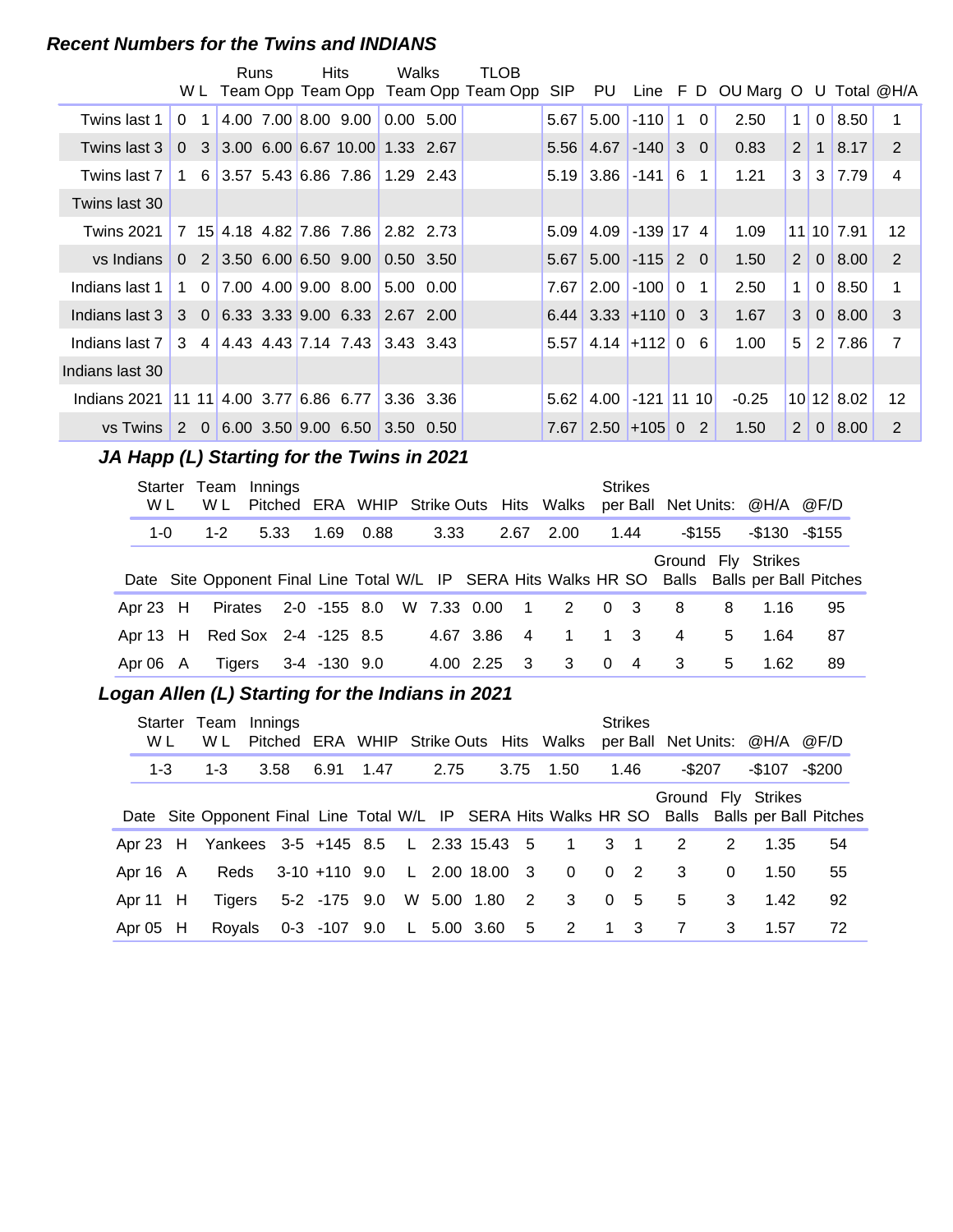#### **Recent Numbers for the Marlins and BREWERS**

|                 |             |   | Runs |              | Hits                                                                   |      | Walks                         | TLOB                       |            |                              |                   |              |                |                                     |                       |                |            |                 |
|-----------------|-------------|---|------|--------------|------------------------------------------------------------------------|------|-------------------------------|----------------------------|------------|------------------------------|-------------------|--------------|----------------|-------------------------------------|-----------------------|----------------|------------|-----------------|
|                 |             |   |      | W L Team Opp |                                                                        |      |                               | Team Opp Team Opp Team Opp | <b>SIP</b> | PU                           |                   |              |                | Line $F D$ OU Marg O U Total $@H/A$ |                       |                |            |                 |
| Marlins last 1  | $\Omega$    | 1 |      |              | 4.00 5.00 7.00 10.00 3.00 1.00                                         |      |                               |                            | 3.33       |                              | $5.00$ +145 0     |              | $\mathbf{1}$   | 0.50                                | 1                     | $\Omega$       | 8.50       | 1               |
| Marlins last 3  |             |   |      |              | $1\quad 2 \mid 5.00 \mid 3.00 \mid 8.67 \mid 8.33 \mid 2.67 \mid 1.33$ |      |                               |                            |            | $3.44$ 4.67 + 155 0          |                   |              | 3              | 0.33                                | $\overline{2}$        | $\mathbf{1}$   | 7.67       | 3               |
| Marlins last 7  |             |   |      |              | $3 \quad 4 \quad 3.71 \quad 2.71 \quad 6.57 \quad 6.71$                |      | $\vert 2.14 \vert 2.14 \vert$ |                            |            | $4.76$   $4.14$   $+129$   1 |                   |              | 6              | $-1.14$                             | 3                     | 3              | 7.57       | 6               |
| Marlins last 30 |             |   |      |              |                                                                        |      |                               |                            |            |                              |                   |              |                |                                     |                       |                |            |                 |
| Marlins 2021    |             |   |      |              | $10$ 13 4.22 3.87 7.83 6.91                                            |      | 3.00 3.17                     |                            | 4.96       | 4.87                         | $ +128 6$ 16      |              |                | 0.26                                |                       |                | 10 11 7.83 | 12 <sup>2</sup> |
| vs Brewers      |             |   |      |              | 1 1 6.00 2.50 9.00 9.00                                                |      | 2.50 0.50                     |                            | 4.67       |                              | $4.00$ +152 0     |              | 2              | 1.00                                | $\mathbf{2}^{\prime}$ | $\overline{0}$ | 7.50       | 2               |
| Brewers last 1  | 1           |   |      |              | $0$ 5.00 4.00 10.00 7.00                                               |      | 1.00 3.00                     |                            | 5.67       |                              | $5.00$ -155       | $\mathbf{1}$ | $\overline{0}$ | 0.50                                | 1                     | $\Omega$       | 8.50       | 1               |
| Brewers last 3  |             |   |      |              | 2 1 3.67 4.00 8.33 7.33 2.33 2.33                                      |      |                               |                            |            | $5.56$ 4.33 $-155$ 3 0       |                   |              |                | 0.50                                | $\overline{2}$        | $\mathbf{1}$   | 7.17       | 2               |
| Brewers last 7  |             |   |      |              | $5\quad 2 \mid 3.86 \mid 4.57 \mid 8.00 \mid 8.57$                     |      | $3.00$ 3.14                   |                            | 4.52       |                              | $4.86$ $-109$     | $5^{\circ}$  | 2              | 0.93                                | 3                     | 4              | 7.50       | 2               |
| Brewers last 30 |             |   |      |              |                                                                        |      |                               |                            |            |                              |                   |              |                |                                     |                       |                |            |                 |
| Brewers 2021    | 149         |   |      |              | $ 4.17 \t3.70 $ 7.17 6.83                                              |      | $3.30$ 3.35                   |                            | 5.23       | 4.39                         | $\vert$ -118 13 7 |              |                | $-0.13$                             | 9                     |                | 14 8.00    | 11              |
| vs Marlins      | $1 \quad 1$ |   |      |              | $2.50$ 6.00 9.00                                                       | 9.00 | $0.50$ 2.50                   |                            |            | $5.33 \mid 4.50$             | $-162$ 2          |              | $\Omega$       | 1.00                                | $\overline{2}$        | $\Omega$       | 7.50       | 2               |

Sandy Alcantara (R) Starting for the Marlins in 2021

| Starter<br>W L | Team<br>W L                       | Innings |                     |              |           |                | Pitched ERA WHIP Strike Outs Hits Walks |              | <b>Strikes</b>          |          |               | per Ball Net Units: @H/A @F/D |                                                                                               |
|----------------|-----------------------------------|---------|---------------------|--------------|-----------|----------------|-----------------------------------------|--------------|-------------------------|----------|---------------|-------------------------------|-----------------------------------------------------------------------------------------------|
| $0 - 2$        | $2 - 3$                           | 5.93    | 3.34 1.04           |              | 6.40      | 4.00           | 2.20                                    |              | 1.80                    | $-$ \$82 |               | +\$25                         | -\$7                                                                                          |
|                |                                   |         |                     |              |           |                |                                         |              |                         |          |               | Ground Fly Strikes            | Date Site Opponent Final Line Total W/L IP SERA Hits Walks HR SO Balls Balls per Ball Pitches |
| Apr $23$ A     |                                   |         | Giants 3-5 +120 7.0 | $\mathsf{L}$ | 5.00 3.60 | $\overline{4}$ | $\overline{4}$                          | $\mathbf{1}$ | $\overline{4}$          | 7        | $\mathcal{P}$ | 1.45                          | 93                                                                                            |
| Apr 17 H       | Giants                            |         | 7-6 -130 8.0        |              | 6.33 5.68 | - 6            | $\Omega$                                |              | $1 \quad 7$             | 6        | 4             | 2.68                          | 92                                                                                            |
| Apr 12 A       |                                   |         | Braves 5-3 +125 8.5 |              | 6.33 4.26 | $\overline{4}$ | 3                                       | $\Omega$     | $\overline{\mathbf{4}}$ | 8        | 6             | 1.50                          | 90                                                                                            |
|                | Apr 06 H Cardinals 2-4 -107 7.5 L |         |                     |              | 6.00 3.00 | $\overline{4}$ | 2                                       | $\Omega$     | 10                      | 4        | 3             | 2.00                          | 93                                                                                            |
| Apr 01 $H$     | Rays                              |         | 0-1 +140 7.5        |              | 6.00 0.00 | -2             | 2                                       | $\Omega$     | $\overline{7}$          | 5        | 3             | 1.68                          | 83                                                                                            |

**Zack Godley (R) Has No Starts for the Brewers in 2021**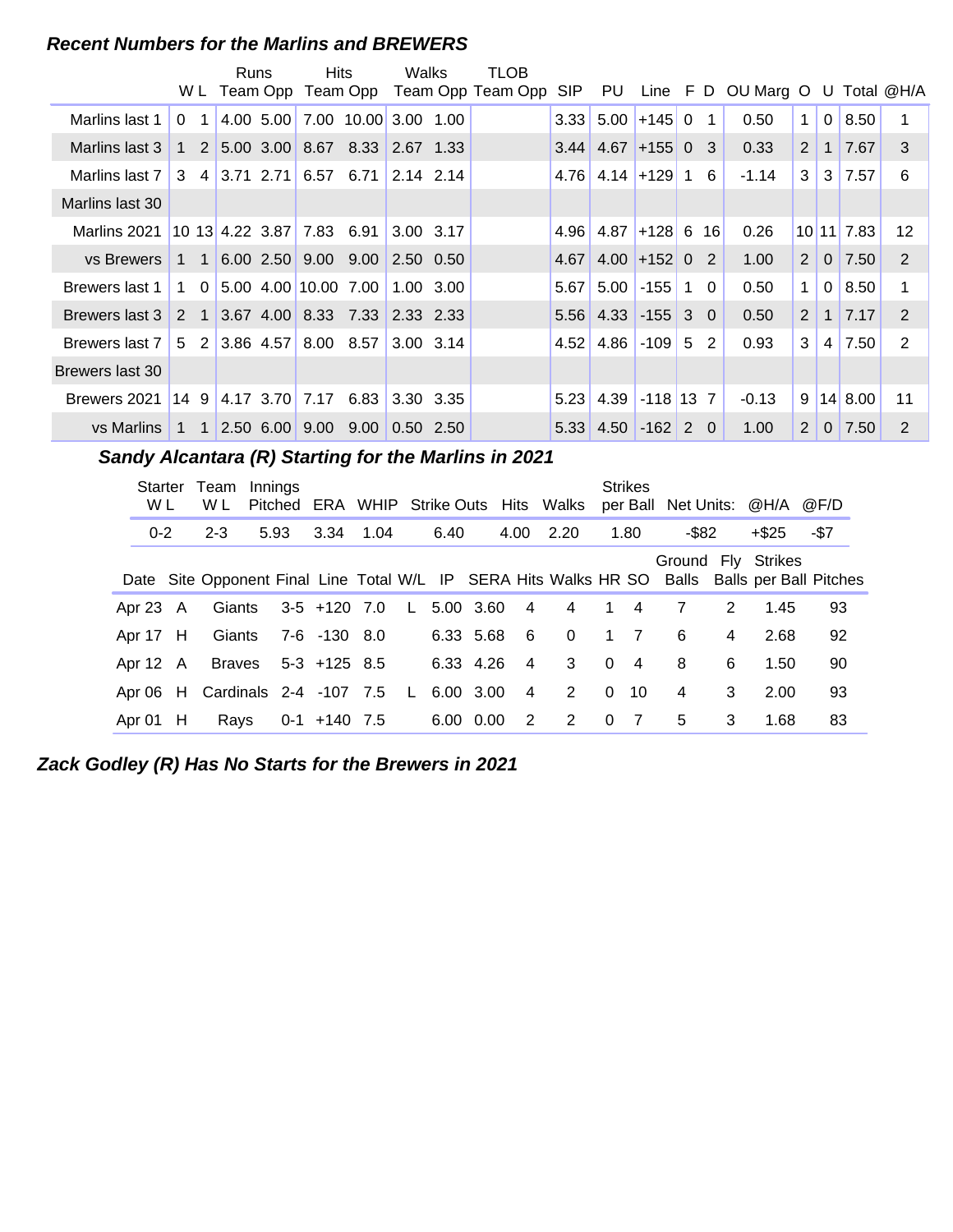#### **Recent Numbers for the Reds and DODGERS**

|                                              |              |              | Runs |                 | <b>Hits</b>                    | W L Team Opp Team Opp                      | Walks     | TLOB<br>Team Opp Team Opp | <b>SIP</b> |                      |                  |         | PU Line F D OU Marg O U Total @H/A |              |              |              |    |
|----------------------------------------------|--------------|--------------|------|-----------------|--------------------------------|--------------------------------------------|-----------|---------------------------|------------|----------------------|------------------|---------|------------------------------------|--------------|--------------|--------------|----|
| Reds last 1                                  |              | $1\quad 0$   |      |                 |                                | $6.00$ 5.00 10.00 4.00 1.00 8.00           |           |                           | 4.00       |                      | $6.00 + 220$     | $0 \t1$ | 3.50                               | $\mathbf{1}$ | $\mathbf{0}$ | 7.50         |    |
| Reds last 3                                  |              | $2 \quad 1$  |      |                 |                                | $ 4.33 \t4.33 \t7.00 \t6.33 \t3.00 \t4.67$ |           |                           | 4.67       |                      | $4.33 + 167$ 0 3 |         | 1.17                               | 2            | $\mathbf{1}$ | 7.50         | 3  |
| Reds last 7                                  | 2            |              |      |                 |                                | 5 4.71 6.00 7.71 7.43 3.29 5.00            |           |                           | 5.05       | $4.71$ + 114 2 5     |                  |         | 2.79                               | 5            | 2            | 7.93         | 5  |
| Reds last 30                                 |              |              |      |                 |                                |                                            |           |                           |            |                      |                  |         |                                    |              |              |              |    |
| Reds 2021                                    |              |              |      |                 | $11 \t12 \t5.57 \t4.96 \t8.39$ | 7.57                                       | 3.35 4.22 |                           | 4.94       |                      | $4.52$ -113 14 8 |         | 2.18                               |              | $15$ 7       | 8.41         | 11 |
| vs Dodgers                                   |              |              |      |                 |                                | 2 0 5.50 4.00 8.00 5.00 3.00 6.50          |           |                           |            | $4.50$ 5.00 +190 0 2 |                  |         | 2.00                               | 2            | $\Omega$     | 7.50         | 2  |
| Dodgers last 1                               | $\mathbf{0}$ | $\mathbf{1}$ |      |                 |                                | 5.00, 6.00, 4.00, 10.00, 8.00, 1.00        |           |                           | 6.33       |                      | $4.00$ -260      | 1 0     | 3.50                               | $\mathbf{1}$ | $\Omega$     | 7.50         | 1  |
| Dodgers last $3 \mid 0$                      |              |              |      |                 |                                | 3 5.00 6.33 6.67 9.00 7.33 4.00            |           |                           |            | $5.78$ 5.33 -183 3 0 |                  |         | 4.00                               | 3            | $\Omega$     | 7.33         | 3  |
| Dodgers last 7                               |              |              |      |                 |                                | 2 5 3.43 4.57 6.29 7.29 5.14 2.86          |           |                           | 6.33       | $4.43$ -174          |                  | 7 OI    | 0.71                               | 5            |              | 2 7.29       | 6  |
| Dodgers last 30                              |              |              |      |                 |                                |                                            |           |                           |            |                      |                  |         |                                    |              |              |              |    |
| Dodgers 2021                                 |              |              |      | $159$ 4.88 3.67 |                                | 8.04 7.21                                  | 4.75 2.67 |                           | 6.12       | 4.17                 | $-201$ 24 0      |         | 0.21                               |              |              | $11$ 13 8.33 | 12 |
| vs Reds $\vert 0 \vert$                      |              |              |      |                 |                                | 2 4.00 5.50 5.00 8.00 6.50 3.00            |           |                           | 5.67       |                      | $5.00$ -215 2 0  |         | 2.00                               | $\mathbf{2}$ |              | $0$ 7.50     | 2  |
| Sonny Gray (R) Starting for the Reds in 2021 |              |              |      |                 |                                |                                            |           |                           |            |                      |                  |         |                                    |              |              |              |    |

#### **..........Sonny Gray (R) Starting for the Reds in 2021**

| Starter<br>W L | Team<br>W L          | Innings<br>Pitched |  |           |      |             | <b>ERA WHIP Strike Outs Hits Walks</b>                                                        | <b>Strikes</b> |                |   | per Ball Net Units: @H/A @F/D |    |  |
|----------------|----------------------|--------------------|--|-----------|------|-------------|-----------------------------------------------------------------------------------------------|----------------|----------------|---|-------------------------------|----|--|
| $0 - 1$        | -1-1                 | 4.00               |  | 7.88 2.12 | 6.00 | 6.00        | 2.50                                                                                          | 1.57           | -\$2           |   | $-\$102 - \$102$              |    |  |
|                |                      |                    |  |           |      |             | Date Site Opponent Final Line Total W/L IP SERA Hits Walks HR SO Balls Balls per Ball Pitches |                |                |   | Ground Fly Strikes            |    |  |
|                |                      |                    |  |           |      |             | Apr 23 A Cardinals 4-5 -102 8.0 L 3.67 12.27 6 3 1 6                                          |                | 4 1            |   | 1.46                          | 86 |  |
| Apr 17 H       | Indians 3-2 -140 8.0 |                    |  |           |      | 4.33 4.15 6 | 2 1 6                                                                                         |                | $\overline{2}$ | 4 | 1.73                          | 71 |  |

# **..........Clayton Kershaw (L) Starting for the Dodgers in 2021**

| Starter<br>W L | Team<br>W L                                 | Innings |      |                                   |      |                | Pitched ERA WHIP Strike Outs Hits Walks |                | <b>Strikes</b> |          |             | per Ball Net Units: @H/A @F/D |                                                                                               |
|----------------|---------------------------------------------|---------|------|-----------------------------------|------|----------------|-----------------------------------------|----------------|----------------|----------|-------------|-------------------------------|-----------------------------------------------------------------------------------------------|
| $3-2$          | $3-2$                                       |         | 6.33 | 2.56 0.95                         | 6.20 | 5.20           | 0.80                                    |                | 1.91           | $-$ \$60 |             | -\$50                         | $-$ \$60                                                                                      |
|                |                                             |         |      |                                   |      |                |                                         |                |                |          |             | Ground Fly Strikes            | Date Site Opponent Final Line Total W/L IP SERA Hits Walks HR SO Balls Balls per Ball Pitches |
| Apr 23 H       |                                             |         |      | Padres 1-6 -150 6.5 L 7.00 3.86 5 |      |                | $1 \quad 3 \quad 7$                     |                |                | 5        | 4           | 2.03                          | 91                                                                                            |
|                | Apr 17 A Padres 2-0 -130 7.0 W 6.00 0.00    |         |      |                                   |      | $\overline{2}$ | 2                                       | $\Omega$       | - 8            | 4        | 2           | 1.58                          | 98                                                                                            |
|                | Apr 11 H Nationals 3-0 -165 7.5 W 6.00 0.00 |         |      |                                   |      | - 5            | $\Omega$                                | $\Omega$       | - 6            | 5        | 5           | 1.69                          | 86                                                                                            |
|                | Apr 06 A Athletics 5-1 -180 8.5 W 7.00 1.29 |         |      |                                   |      | $\overline{4}$ | $\Omega$                                | $\Omega$       | - 8            | 7        | 3           | 2.03                          | 91                                                                                            |
|                | Apr 01 A Rockies 5-8 -210 11.5 L 5.67 7.94  |         |      |                                   |      | - 10           | $\mathbf{1}$                            | $\overline{0}$ | $\overline{2}$ | 13       | $\mathbf 1$ | 2.50                          | 77                                                                                            |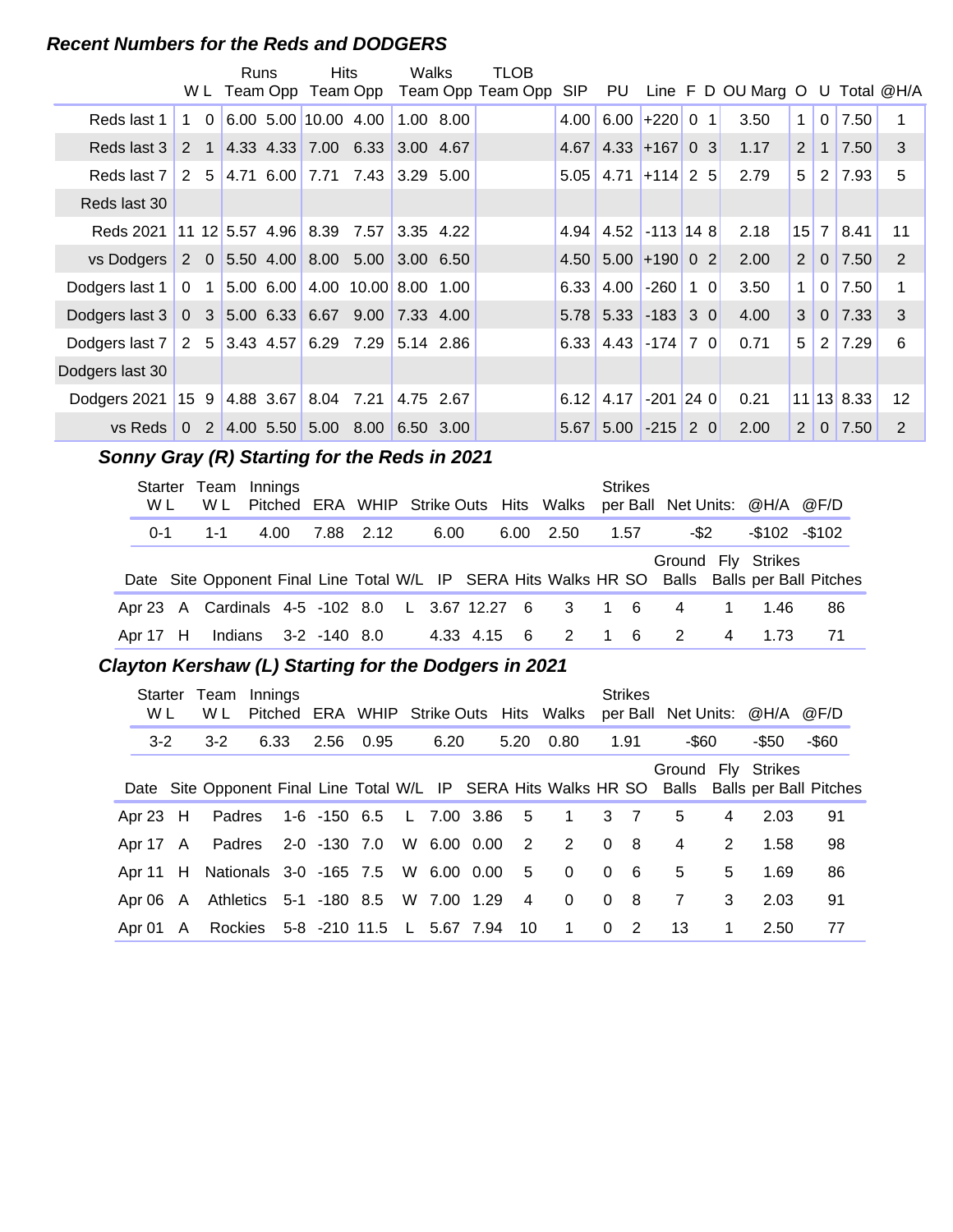# **Recent Numbers for the Royals and PIRATES**

|                                                                  |                | Runs                                | Hits | Walks                           | TLOB                                    |      |                              |                   |                |                                        |                |                |           |                |
|------------------------------------------------------------------|----------------|-------------------------------------|------|---------------------------------|-----------------------------------------|------|------------------------------|-------------------|----------------|----------------------------------------|----------------|----------------|-----------|----------------|
|                                                                  |                |                                     |      |                                 | W L Team Opp Team Opp Team Opp Team Opp |      |                              |                   |                | SIP PU Line F D OU Marg O U Total @H/A |                |                |           |                |
| Royals last 1                                                    | 0 <sub>1</sub> |                                     |      | $1.00$ 2.00 4.00 8.00 2.00 1.00 |                                         |      | $6.33$ 3.00 + 103 0          |                   | $\overline{1}$ | $-4.50$                                | $\overline{0}$ |                | 7.50      | 1              |
| Royals last 3 2 1 2.67 1.33 7.00 7.33 1.67 2.33                  |                |                                     |      |                                 |                                         |      | 5.78 3.67                    | $-110$ 2 1        |                | $-3.67$                                | 0 <sup>1</sup> | 3 <sup>1</sup> | 7.67      | 3              |
| Royals last 7   5 2   4.57 4.14   7.29 8.29   2.57 3.00          |                |                                     |      |                                 |                                         |      | $5.24$ 4.43 -110 4 2         |                   |                | 0.86                                   | 2 <sup>1</sup> |                | 5 7.86    | 5              |
| Royals last 30                                                   |                |                                     |      |                                 |                                         |      |                              |                   |                |                                        |                |                |           |                |
| Royals 2021 14 8 4.32 4.18 7.55 8.05 2.91 3.41                   |                |                                     |      |                                 |                                         | 4.91 |                              | $4.59$ -105 10 10 |                | 0.27                                   |                |                | 7 15 8.23 | 9              |
| vs Pirates                                                       |                | $0$ 1 1.00 2.00 4.00 8.00 2.00 1.00 |      |                                 |                                         |      | $6.33$ 3.00 + 103 0 1        |                   |                | $-4.50$                                | 0              | 1 <sup>1</sup> | 7.50      | $\overline{1}$ |
| Pirates last 1   1 0   2.00 1.00   8.00 4.00   1.00 2.00         |                |                                     |      |                                 |                                         | 6.00 |                              | $4.00$ -113 1 0   |                | $-4.50$                                | 0 <sup>1</sup> | 1 <sup>1</sup> | 7.50      | 1              |
| Pirates last 3 3 0 4.67 1.67 9.00 4.67 1.33 2.33                 |                |                                     |      |                                 |                                         |      | $5.33$ 4.33 + 146 1 2        |                   |                | $-1.67$                                | 0              | 2 <sup>1</sup> | 8.00      | $\mathbf{1}$   |
| Pirates last 7   5   2   3.29   2.29   6.71   5.43   2.14   1.57 |                |                                     |      |                                 |                                         |      | $5.33$   $3.71$   $+133$   1 |                   | -6             | $-1.93$                                | 1 <sup>1</sup> |                | 5 7.50    | 1              |
| Pirates last 30                                                  |                |                                     |      |                                 |                                         |      |                              |                   |                |                                        |                |                |           |                |
| Pirates 2021 12 11 3.83 4.22 7.57 7.13 3.22 3.30                 |                |                                     |      |                                 |                                         | 4.71 |                              | $4.61$ +151 1     | 22             | $-0.09$                                |                |                | 8 13 8.13 | 8              |
| vs Royals 1 0 2.00 1.00 8.00 4.00 1.00 2.00                      |                |                                     |      |                                 |                                         | 6.00 | 4.00                         | $-113$ 1 0        |                | -4.50                                  | $\overline{0}$ | 1 <sup>1</sup> | 7.50      | 1              |

# **Mike Minor (L) Starting for the Royals in 2021**

| Starter<br>W L | Team<br>W L                     | Innings |           |  |             |  | Pitched ERA WHIP Strike Outs Hits Walks             | <b>Strikes</b> | per Ball Net Units: @H/A |             |                     | @F/D                                                                                          |
|----------------|---------------------------------|---------|-----------|--|-------------|--|-----------------------------------------------------|----------------|--------------------------|-------------|---------------------|-----------------------------------------------------------------------------------------------|
| $2 - 1$        | $3-1$                           | 5.33    | 4.64 1.22 |  | 5.25        |  | 4.75 1.75                                           | 1.60           | +\$215                   |             | $+$ \$215 $+$ \$200 |                                                                                               |
|                |                                 |         |           |  |             |  |                                                     |                |                          |             | Ground Fly Strikes  | Date Site Opponent Final Line Total W/L IP SERA Hits Walks HR SO Balls Balls per Ball Pitches |
| Apr 23 A       |                                 |         |           |  |             |  | Tigers 6-2 -116 8.5 W 5.67 3.18 4 2 1 9             |                | 4                        | $\mathbf 1$ | 1.55                | 102                                                                                           |
|                |                                 |         |           |  |             |  | Apr 17 H Blue Jays 1-5 +110 6.5 L 5.67 6.35 7 0 2 3 |                | - 9                      | 2           | 1.48                | 99                                                                                            |
|                | Apr 11 A White Sox 4-3 +115 8.5 |         |           |  | 4.00 2.25 4 |  | $\mathbf{3}$                                        | 0 <sup>3</sup> | 3                        | 3           | 1.66                | 85                                                                                            |
|                |                                 |         |           |  |             |  | Apr 03 H Rangers 11-4 -165 9.5 W 6.00 6.00 4 2 1 6  |                | 3                        | 4           | 1.74                | 93                                                                                            |

# **Mitch Keller (R) Starting for the Pirates in 2021**

| W L        | W L     | Starter Team Innings<br>Pitched ERA WHIP Strike Outs Hits Walks                               |                          |  |      |                |                                   | <b>Strikes</b> | per Ball Net Units: @H/A @F/D |             |       |       |
|------------|---------|-----------------------------------------------------------------------------------------------|--------------------------|--|------|----------------|-----------------------------------|----------------|-------------------------------|-------------|-------|-------|
| $1 - 2$    | $2 - 2$ | 4.08                                                                                          | 7.16 1.78                |  | 4.25 |                | 5.25 2.00                         | 1.83           | $+$ \$55                      |             | +\$45 | +\$55 |
|            |         | Date Site Opponent Final Line Total W/L IP SERA Hits Walks HR SO Balls Balls per Ball Pitches |                          |  |      |                |                                   |                | Ground Fly Strikes            |             |       |       |
| Apr 22 A   | Tigers  |                                                                                               | 4-2 +110 8.5 5.00 3.60   |  |      | 5              | $\overline{\phantom{0}}$          | 1 5            | - 6                           | $\mathbf 1$ | 2.48  | 80    |
| Apr $15$ H | Padres  |                                                                                               |                          |  |      |                | 3-8 +162 8.0 L 3.33 18.90 9 3 1 1 |                | $\overline{\mathbf{3}}$       | 2           | 1.59  | 83    |
| Apr $10$ H | Cubs    |                                                                                               | 8-2 +145 8.5 W 5.00 1.80 |  |      | 5 <sub>5</sub> | 1 0 7                             |                | $\overline{4}$                | 4           | 2.48  | 80    |
| Apr 04 A   | Cubs    |                                                                                               | 3-4 +162 8.0 L 3.00 9.00 |  |      | $\overline{2}$ | 4 1                               | $\overline{4}$ | $\overline{2}$                | 3           | 1.20  | 77    |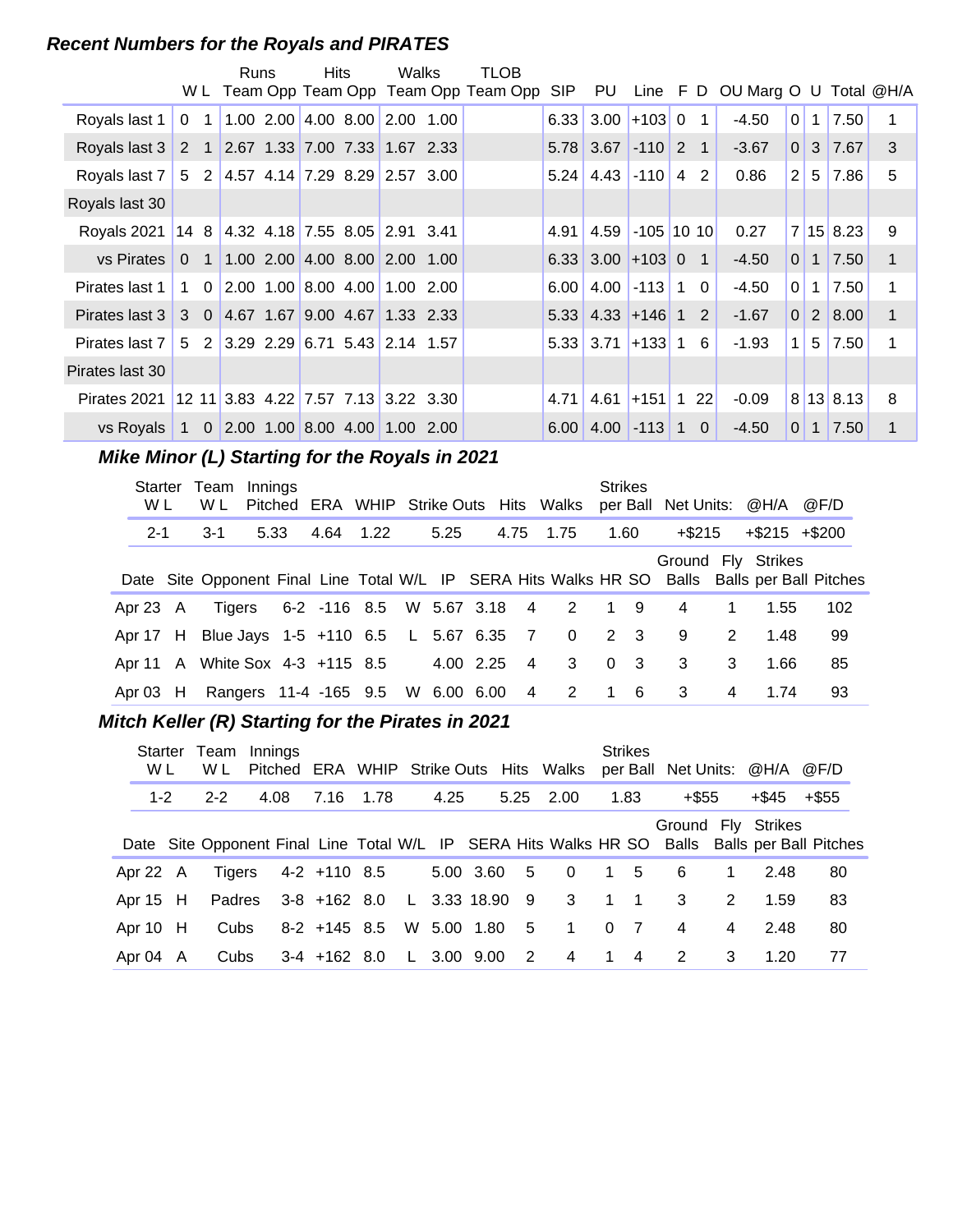#### **Recent Numbers for the Red Sox and METS**

|                                                  | <b>Runs</b> | <b>Hits</b> | Walks                                             | <b>TLOB</b>                                                                    |      |                            |                 |         |                |                |                       |             |
|--------------------------------------------------|-------------|-------------|---------------------------------------------------|--------------------------------------------------------------------------------|------|----------------------------|-----------------|---------|----------------|----------------|-----------------------|-------------|
|                                                  |             |             |                                                   | W L Team Opp Team Opp Team Opp Team Opp SIP PU Line F D OU Marg O U Total @H/A |      |                            |                 |         |                |                |                       |             |
| Red Sox last 1                                   |             |             | $1 \t0 \t2.00 \t1.00 \t5.00 \t7.00 \t2.00 \t0.00$ |                                                                                | 7.00 |                            | $3.00$ +135 0 1 | $-5.50$ | $\Omega$       |                | 1 8.50                |             |
| Red Sox last 3 2 1 3.00 4.00 5.33 8.33 3.33 1.33 |             |             |                                                   |                                                                                |      | $6.33$ 3.33 -152 2 1       |                 | $-1.67$ | 1 <sup>1</sup> |                | 2 8.67                | $\mathbf 1$ |
| Red Sox last 7                                   |             |             | 4 3 3.57 4.57 7.71 7.29 2.57 3.86                 |                                                                                |      | $5.62$   4.14   -143   6 1 |                 | $-0.71$ | 3 <sup>1</sup> |                | 4 8.86                | 1           |
| Red Sox last 30                                  |             |             |                                                   |                                                                                |      |                            |                 |         |                |                |                       |             |
| Red Sox 2021 15 9 5.04 4.17 9.12 7.79 2.83 3.54  |             |             |                                                   |                                                                                | 5.11 | 4.29 -122 15 8             |                 | 0.58    |                |                | 13 11 8.62            | 8           |
| vs Mets                                          |             |             | $1 \t0 \t2.00 \t1.00 \t5.00 \t7.00 \t2.00 \t0.00$ |                                                                                |      | $7.00$ 3.00 + 135 0 1      |                 | $-5.50$ | 0 <sup>1</sup> |                | $1 \,   \, 8.50 \,  $ |             |
| Mets last 1 l                                    |             |             | $0$ 1 1.00 2.00 7.00 5.00 0.00 2.00               |                                                                                | 6.00 |                            | $4.00$ -145 1 0 | $-5.50$ | 0              | 1 <sup>1</sup> | 8.50                  | -1          |
| Mets last 3                                      |             |             | 1 2 2.00 3.00 7.00 6.67 2.00 3.33                 |                                                                                |      | $5.67$ 4.00 -160 3 0       |                 | $-3.00$ | $\overline{0}$ |                | 2 8.00                | 3           |
| Mets last 7 2 5 2.86 4.57 7.71 6.43 2.86 3.86    |             |             |                                                   |                                                                                |      | $5.14$ 4.29 -163 7 0       |                 | $-0.43$ | 1 <sup>1</sup> |                | $5 \mid 7.86$         | 4           |
| Mets last 30                                     |             |             |                                                   |                                                                                |      |                            |                 |         |                |                |                       |             |
| Mets 2021                                        |             |             | $9 \overline{)3.17}$ 3.83 7.61 6.44 3.17 2.72     |                                                                                |      | $5.52$ 3.72 -160 15 3      |                 | $-0.83$ |                |                | 5 10 7.83             | 9           |
| vs Red Sox 0 1 1.00 2.00 7.00 5.00 0.00 2.00     |             |             |                                                   |                                                                                |      | $6.00$ 4.00 -145 1 0       |                 | $-5.50$ | $\overline{0}$ |                | $1 \, 8.50$           |             |

# **Nick Pivetta (R) Starting for the Red Sox in 2021**

| Starter<br>W L | Team<br>W L                     | Innings<br>Pitched |                       |                           |             |                         | ERA WHIP Strike Outs Hits Walks |          | <b>Strikes</b>          | per Ball Net Units: @H/A |               |                    | @F/D                                                                                          |
|----------------|---------------------------------|--------------------|-----------------------|---------------------------|-------------|-------------------------|---------------------------------|----------|-------------------------|--------------------------|---------------|--------------------|-----------------------------------------------------------------------------------------------|
| $2 - 0$        | $3-1$                           | 5.17               | 3.48                  | 1.35                      | 4.50        |                         | 3.50 3.50                       | 1.57     |                         | +\$135                   |               | $+\$100 + \$100$   |                                                                                               |
|                |                                 |                    |                       |                           |             |                         |                                 |          |                         |                          |               | Ground Fly Strikes | Date Site Opponent Final Line Total W/L IP SERA Hits Walks HR SO Balls Balls per Ball Pitches |
|                | Apr 22 H Mariners 3-7 -165 9.5  |                    |                       |                           | 6.00 3.00   | $\overline{\mathbf{1}}$ | $\overline{\mathbf{3}}$         | $\Omega$ | $\overline{4}$          | 5                        | 5             | 1.77               | 86                                                                                            |
|                | Apr 17 H White Sox 7-4 -130 9.0 |                    |                       |                           | 3.67 4.91   | 4                       | 4                               | $\Omega$ | $\overline{\mathbf{3}}$ | 3                        | 2             | 1.44               | 83                                                                                            |
| Apr 11 A       |                                 |                    | Orioles 14-9 -137 9.5 |                           | W 6.00 6.00 | $\overline{7}$          | 3                               |          | $1 \quad 7$             | 4                        | $\mathcal{P}$ | 1.81               | 101                                                                                           |
| Apr $05$ H     | Rays                            |                    |                       | 11-2 +100 9.5 W 5.00 0.00 |             | $\overline{2}$          | 4                               | $\Omega$ | $\overline{4}$          | 3                        | 6             | 1.30               | 92                                                                                            |

# Jacob deGrom (R) Starting for the Mets in 2021

| Starter<br>W L | Team<br>W L                     | Innings |                       |      |             |               | Pitched ERA WHIP Strike Outs Hits Walks |                | <b>Strikes</b> |                |             | per Ball Net Units: @H/A @F/D |                                                                                               |
|----------------|---------------------------------|---------|-----------------------|------|-------------|---------------|-----------------------------------------|----------------|----------------|----------------|-------------|-------------------------------|-----------------------------------------------------------------------------------------------|
| $2 - 1$        | $2 - 2$                         | 7.25    | 0.31                  | 0.55 | 12.50       |               | $3.25$ 0.75                             |                | 2.69           | -\$270         |             | -\$170                        | -\$270                                                                                        |
|                |                                 |         |                       |      |             |               |                                         |                |                |                |             | Ground Fly Strikes            | Date Site Opponent Final Line Total W/L IP SERA Hits Walks HR SO Balls Balls per Ball Pitches |
|                | Apr 23 H Nationals 6-0 -300 7.0 |         |                       |      |             | W 9.00 0.00 2 | $\overline{0}$                          |                | 0 15           | - 8            | 4           | 3.36                          | 109                                                                                           |
| Apr 17 A       |                                 |         | Rockies 4-3 -280 7.0  |      | W 6.00 0.00 | $\mathbf{3}$  | $\blacksquare$ 1                        | $1 \quad 14$   |                | $\mathbf 1$    | 2           | 2.09                          | 99                                                                                            |
| Apr 10 $H$     | Marlins                         |         | 0-3 -270 6.5          |      | L 8.00 1.12 | - 5           | 0 1 14                                  |                |                | $\overline{4}$ | $\mathbf 1$ | 4.00                          | 95                                                                                            |
| Apr $05$ A     |                                 |         | Phillies 3-5 -200 7.5 |      | 6.00 0.00   | - 3           | 2                                       | $\overline{0}$ | $\overline{7}$ | $\mathbf{3}$   | 2           | 1.85                          | 77                                                                                            |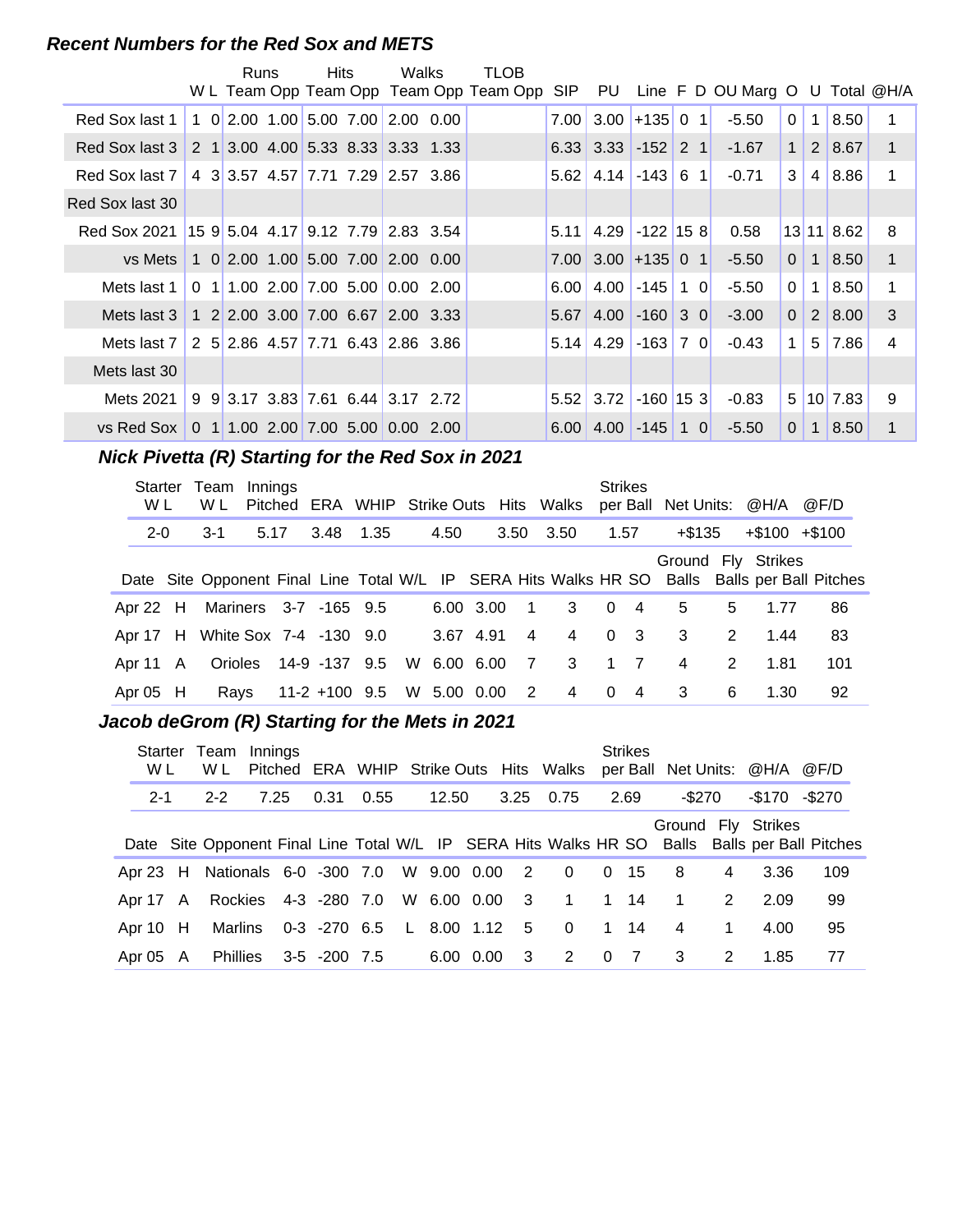# **Recent Numbers for the Yankees and ORIOLES**

|                                                  |                |                | <b>Runs</b> | <b>Hits</b>                                                      | Walks     |           | TLOB              |      |                       |               |            |                |                                    |                |                |           |                 |
|--------------------------------------------------|----------------|----------------|-------------|------------------------------------------------------------------|-----------|-----------|-------------------|------|-----------------------|---------------|------------|----------------|------------------------------------|----------------|----------------|-----------|-----------------|
|                                                  |                |                |             | W L Team Opp Team Opp                                            |           |           | Team Opp Team Opp | SIP. |                       |               |            |                | PU Line F D OU Marg O U Total @H/A |                |                |           |                 |
| Yankees last 1                                   | 1              | 0 <sub>1</sub> |             | $5.00$ 1.00 12.00 7.00 3.00 3.00                                 |           |           |                   | 6.67 | 3.00                  | $-180$        | $1\quad 0$ |                | $-3.00$                            | $\overline{0}$ | $\mathbf{1}$   | 9.00      | 1               |
| Yankees last 3                                   | $\mathbf{1}$   |                |             | 2 3.33 4.00 7.33 8.00                                            |           | 5.00 2.33 |                   |      | 4.89 3.67             | $-157$ 3 0    |            |                | $-1.33$                            | 1 <sup>1</sup> | 2 <sup>1</sup> | 8.67      | 3               |
| Yankees last 7                                   | $\overline{4}$ |                |             | $3 \mid 3.43 \mid 3.29 \mid 7.00 \mid 6.29 \mid 5.43 \mid 3.14$  |           |           |                   |      | $5.29$ 3.86           | $-140$ 6 0    |            |                | -1.50                              | 2              | 5 <sup>1</sup> | 8.21      | 6               |
| Yankees last 30                                  |                |                |             |                                                                  |           |           |                   |      |                       |               |            |                |                                    |                |                |           |                 |
| Yankees 2021 10 13 3.57 3.83 6.83 7.17           |                |                |             |                                                                  | 4.35 2.74 |           |                   | 4.80 | 4.09                  | $-156$ 20 2   |            |                | $-1.24$                            |                |                | 8 15 8.63 | 12              |
| vs Orioles                                       |                |                |             | $3\quad 2 \quad 4.80 \quad 2.20 \quad 9.40 \quad 6.00$           | 4.80 2.00 |           |                   | 5.67 | $4.20$ -210 5 0       |               |            |                | $-2.10$                            | $\mathbf 1$    | 4 <sup>1</sup> | 9.10      | 2               |
| Orioles last 1                                   | $\Omega$       |                |             | $1 \mid 1.00 \mid 5.00 \mid 7.00 \mid 12.00 \mid 3.00 \mid 3.00$ |           |           |                   | 3.67 |                       | $4.00$ +172 0 |            | $\blacksquare$ | $-3.00$                            | $\Omega$       | $\mathbf{1}$   | 9.00      | 1               |
| Orioles last 3                                   | $2 \quad 1$    |                |             | $ 4.33 \t2.67 \t  8.00 \t6.33 \t4.33 \t4.33$                     |           |           |                   |      | $5.33$ 4.00 + 146 0 3 |               |            |                | $-1.83$                            | $\mathbf 1$    | 2              | 8.83      | 3               |
| Orioles last 7                                   |                |                |             | 3 4 3.29 3.71 8.14 7.86 2.71 4.14                                |           |           |                   |      | 4.90 4.71             | $+138$ 0      |            | $\overline{7}$ | $-1.79$                            | 2              | 5 <sup>1</sup> | 8.79      | 5               |
| Orioles last 30                                  |                |                |             |                                                                  |           |           |                   |      |                       |               |            |                |                                    |                |                |           |                 |
| Orioles 2021 10 13 3.78 4.13 7.57 7.96 2.73 3.23 |                |                |             |                                                                  |           |           |                   | 4.85 | $4.50$ +136 3 20      |               |            |                | $-0.74$                            |                |                | 9 14 8.65 | 12 <sup>2</sup> |
| vs Yankees                                       |                |                |             | $2 \quad 3 \quad 2.20 \quad 4.80 \quad 6.00 \quad 9.40$          | 2.00 4.80 |           |                   |      | $4.40$ 4.40 + 191 0 5 |               |            |                | $-2.10$                            | 1              | $\overline{4}$ | 9.10      | 2               |

# **..........Domingo German (R) Starting for the Yankees in 2021**

| Starter<br>W L | Team<br>W L | Innings |                      |                          |      |               | Pitched ERA WHIP Strike Outs Hits Walks             |      | <b>Strikes</b> |                |   | per Ball Net Units: @H/A @F/D |                                                                                               |
|----------------|-------------|---------|----------------------|--------------------------|------|---------------|-----------------------------------------------------|------|----------------|----------------|---|-------------------------------|-----------------------------------------------------------------------------------------------|
| $1 - 2$        | $1 - 2$     | 4.33    | 6.23                 | 1.69                     | 4.33 | 6.33          | 1.00                                                | 1.95 |                | -\$175         |   | $-\$15 - \$275$               |                                                                                               |
|                |             |         |                      |                          |      |               |                                                     |      |                |                |   | Ground Fly Strikes            | Date Site Opponent Final Line Total W/L IP SERA Hits Walks HR SO Balls Balls per Ball Pitches |
| Apr 22 A       |             |         | Indians 6-3 -105 8.0 |                          |      | W 6.00 3.00 7 | 1 0 6                                               |      |                | - 6            | 2 | 1.70                          | 89                                                                                            |
| Apr 10 A       | Rays        |         |                      | 0-4 -115 8.5 L 4.00 9.00 |      |               | 8 1 2 5                                             |      |                | 2              | 4 | 2.43                          | 79                                                                                            |
|                |             |         |                      |                          |      |               | Apr 04 H Blue Jays 1-3 -160 9.5 L 3.00 9.00 4 1 2 2 |      |                | $\overline{2}$ | 6 | 1.83                          | 68                                                                                            |

#### **Dean Kremer (R) Starting for the Orioles in 2021**

| Starter<br>W L | Team Innings<br>W L                       |      |      |        |              |             |      | Pitched ERA WHIP Strike Outs Hits Walks |                | <b>Strikes</b> |                |          | per Ball Net Units: @H/A @F/D                                                                 |    |  |
|----------------|-------------------------------------------|------|------|--------|--------------|-------------|------|-----------------------------------------|----------------|----------------|----------------|----------|-----------------------------------------------------------------------------------------------|----|--|
| 0-1            | $2 - 1$                                   | 3.56 | 6.75 | - 1.87 | 4.67         |             | 4.67 | 2.00                                    |                | 1.63           | +\$125         |          | $+\$100$ $+\$25$                                                                              |    |  |
|                |                                           |      |      |        |              |             |      |                                         |                |                |                |          | Ground Fly Strikes                                                                            |    |  |
|                |                                           |      |      |        |              |             |      |                                         |                |                |                |          | Date Site Opponent Final Line Total W/L IP SERA Hits Walks HR SO Balls Balls per Ball Pitches |    |  |
| Apr 17 A       | Rangers 6-1 +125 8.5                      |      |      |        |              | 4.67 1.93 5 |      | $\mathbf 1$                             | $\overline{0}$ | - 6            | 4              | $\sim$ 1 | 1.72                                                                                          | 79 |  |
| Apr 13 H       | Mariners 7-6 -140 7.0                     |      |      |        | 3.00 12.00 4 |             |      | $\overline{1}$                          | $1 \quad 3$    |                | 4              | 2        | 1.70                                                                                          | 54 |  |
|                | Apr 06 A Yankees 2-7 +260 8.5 L 3.00 9.00 |      |      |        |              |             | - 5  | 4 1 5                                   |                |                | $\overline{2}$ |          | 1.50                                                                                          | 85 |  |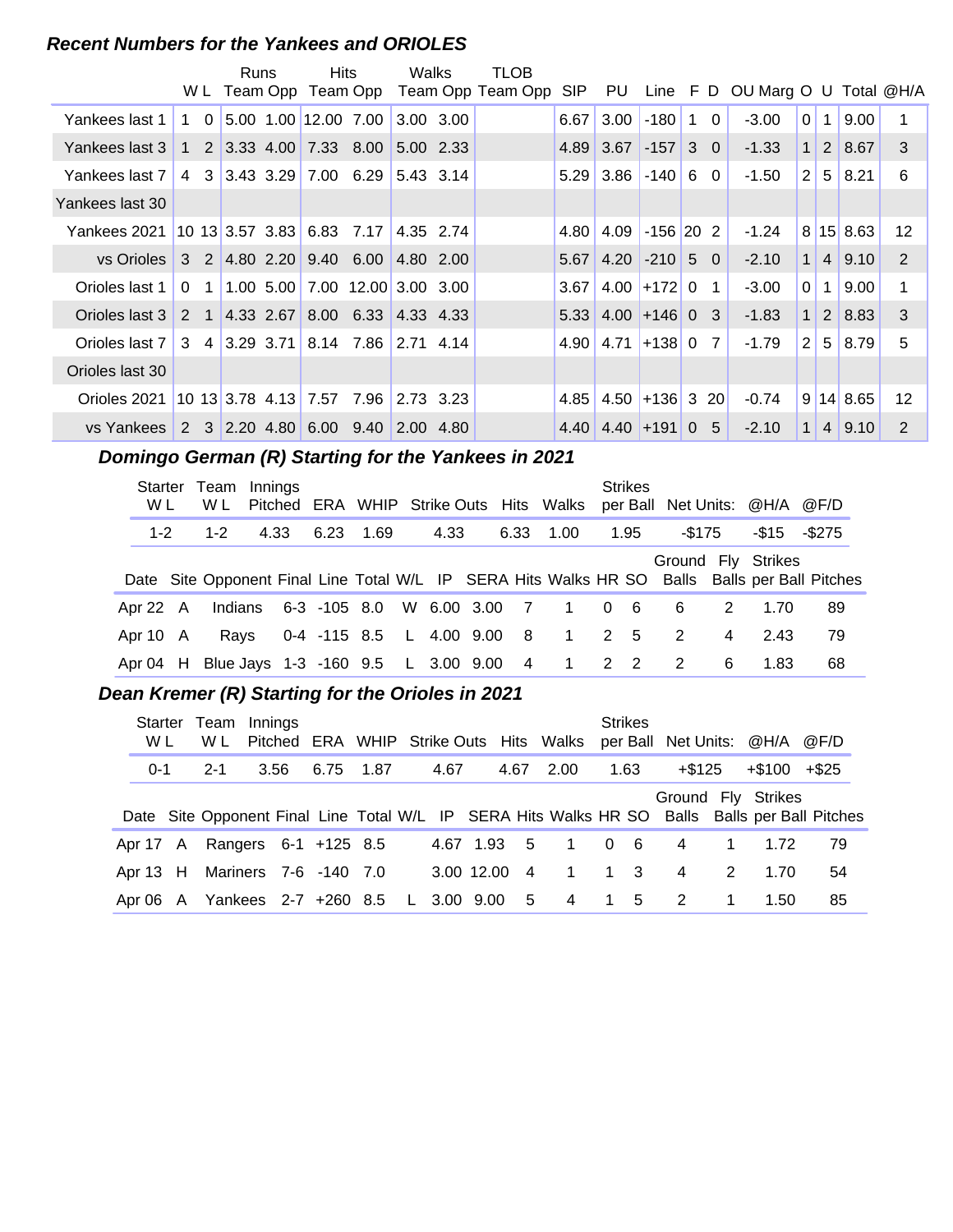#### **Recent Numbers for the Nationals and BLUE JAYS**

|                                                    |          |                | Runs         | Hits                                                                          | Walks           | TLOB                       |      |                        |                 |  |                                    |                |                |                |                 |
|----------------------------------------------------|----------|----------------|--------------|-------------------------------------------------------------------------------|-----------------|----------------------------|------|------------------------|-----------------|--|------------------------------------|----------------|----------------|----------------|-----------------|
|                                                    |          |                | W L Team Opp |                                                                               |                 | Team Opp Team Opp Team Opp | SIP  |                        |                 |  | PU Line F D OU Marg O U Total @H/A |                |                |                |                 |
| Nationals last 1                                   | $\Omega$ | $\overline{1}$ |              | $5.00$ $9.00$ $9.00$ $10.00$ $2.00$ $3.00$                                    |                 |                            | 5.00 |                        | $4.00$ -115 1 0 |  | 5.50                               | 1 <sup>1</sup> | $\overline{0}$ | 8.50           | 1               |
| Nationals last 3                                   |          |                |              | $1 \quad 2 \quad 4.00 \quad 4.67 \quad 8.00 \quad 8.00 \quad 3.33 \quad 3.00$ |                 |                            |      | $5.00$ 3.67 + 132 1 2  |                 |  | 0.67                               | 1 <sup>1</sup> | $\mathbf{1}$   | 8.00           | 3               |
| Nationals last 7                                   |          |                |              | $3\quad 4 \mid 3.00 \mid 4.86 \mid 6.14 \mid 8.43 \mid 2.71 \mid 2.86$        |                 |                            |      | $5.19$ 4.14 + 122 3 4  |                 |  | $-0.07$                            | 2              |                | $4 \mid 7.93$  | 4               |
| Nationals last 30                                  |          |                |              |                                                                               |                 |                            |      |                        |                 |  |                                    |                |                |                |                 |
| Nationals 2021                                     |          |                |              | 8 12 3.35 4.75 7.85 7.45 2.65 3.55                                            |                 |                            | 4.92 | $4.55$ +113 9 11       |                 |  | 0.23                               |                |                | 7 12 7.88      | 10 <sup>°</sup> |
| vs Blue Jays                                       |          |                |              | $0$ 1 5.00 9.00 9.00 10.00 2.00 3.00                                          |                 |                            |      | $5.00$ 4.00 -115 1 0   |                 |  | 5.50                               |                |                | $1 \ 0 \ 8.50$ | $\mathbf{1}$    |
| Blue Jays last 1                                   |          |                |              | $1 \t0 \t9.00 \t5.00 \t10.00 \t9.00$                                          | $ 3.00 \t2.00 $ |                            |      | $2.33$ 7.00 + 105 0 1  |                 |  | 5.50                               | 1 <sup>1</sup> | $\overline{0}$ | 8.50           | 1               |
| Blue Jays last $3 \mid$                            |          |                |              | 2 1 4.33 3.33 8.33 6.67 3.00 2.00                                             |                 |                            |      | $4.00$ 5.67 + 103 1 2  |                 |  | $-0.50$                            | 1 <sup>1</sup> |                | 2 8.17         | $\mathbf{1}$    |
| Blue Jays last 7                                   |          |                |              | 4 3 3.71 3.14 6.71 7.43 3.43 2.86                                             |                 |                            |      | $4.14$ 5.14 + 113 1 6  |                 |  | $-1.36$                            | 2              |                | 5 8.21         | 1               |
| Blue Jays last 30                                  |          |                |              |                                                                               |                 |                            |      |                        |                 |  |                                    |                |                |                |                 |
| Blue Jays 2021 11 11 4.18 3.50 7.55 7.36 2.95 2.82 |          |                |              |                                                                               |                 |                            |      | $4.42$ 4.64 + 107 8 13 |                 |  | $-1.09$                            |                |                | 7 15 8.77      | $\overline{7}$  |
| vs Nationals                                       |          |                |              | $1 \quad 0 \quad 9.00 \quad 5.00 \quad 10.00 \quad 9.00$                      | 3.00 2.00       |                            |      | $2.33$ 7.00 + 105 0 1  |                 |  | 5.50                               | 1 <sup>1</sup> |                | 0   8.50       | 1               |

# **Erick Fedde (R) Starting for the Nationals in 2021**

|            | Starter<br>W L | Team<br>W L                                        | Innings<br>Pitched ERA WHIP Strike Outs Hits Walks |                |      |      |               |     |      | <b>Strikes</b> |                         | per Ball Net Units: @H/A @F/D                                                                    |                |                |    |
|------------|----------------|----------------------------------------------------|----------------------------------------------------|----------------|------|------|---------------|-----|------|----------------|-------------------------|--------------------------------------------------------------------------------------------------|----------------|----------------|----|
|            | $1 - 2$        | $2 - 2$                                            | 4.08                                               | 5.51           | 1.53 | 4.50 | 4.25          |     | 2.00 | 1.65           |                         | $+$ \$26                                                                                         |                | +\$26<br>-\$74 |    |
|            | Date Site      | Opponent                                           |                                                    |                |      |      |               |     |      |                |                         | Ground Fly Strikes<br>Final Line Total W/L IP SERA Hits Walks HR SO Balls Balls per Ball Pitches |                |                |    |
| Apr 23 A   |                | Mets                                               |                                                    | $0-6$ +250 7.0 |      |      | L 5.00 5.40 4 |     | 2    | $\Omega$       | $\mathbf{3}$            | 9                                                                                                |                | 1.93           | 82 |
|            |                | Apr 17 H Diamondbacks 6-2 -110 8.5 W 5.00 1.80 5 1 |                                                    |                |      |      |               |     |      | 19             |                         | 2                                                                                                | 2              | 1.71           | 95 |
| Apr 12 A   |                | Cardinals                                          |                                                    | $5-2$ +126 8.5 |      |      | 4.67 1.93     | 2   | 2    | $\overline{0}$ | - 5                     | 4                                                                                                | 4              | 1.41           | 77 |
| Apr $07$ H |                | Braves                                             |                                                    | $6-7$ +165 6.5 |      |      | L 1.67 27.00  | - 6 | -3   | $\overline{0}$ | $\overline{\mathbf{1}}$ | $\overline{1}$                                                                                   | $\overline{2}$ | 1.50           | 45 |

# Steven Matz (L) Starting for the Blue Jays in 2021

| Starter<br>W L | Team<br>W L                        | Innings |                |                            |      |      | Pitched ERA WHIP Strike Outs Hits Walks |             | <b>Strikes</b> | per Ball Net Units: @H/A @F/D |               |                    |                                                                                               |
|----------------|------------------------------------|---------|----------------|----------------------------|------|------|-----------------------------------------|-------------|----------------|-------------------------------|---------------|--------------------|-----------------------------------------------------------------------------------------------|
| $3-0$          | $4 - 0$                            | 5.83    | 2.31           | 0.94                       | 6.25 | 3.50 | 2.00                                    |             | 1.72           | $+$ \$450                     |               | $+\$100 + \$300$   |                                                                                               |
|                |                                    |         |                |                            |      |      |                                         |             |                |                               |               | Ground Fly Strikes | Date Site Opponent Final Line Total W/L IP SERA Hits Walks HR SO Balls Balls per Ball Pitches |
| Apr 23 A       | Rays                               |         | $5-3$ +150 7.0 |                            |      |      | 5.00 5.40 5 2 1 7                       |             |                | 3                             | 4             | 1.94               | 91                                                                                            |
| Apr 17 A       | Rovals                             |         |                | 5-1 -120 6.5 W 6.00 1.50 2 |      |      | 2 0 5                                   |             |                | 5                             | $\mathcal{S}$ | 1.41               | 82                                                                                            |
| Apr 10 H       |                                    |         |                |                            |      |      | Angels 15-1 -120 11.0 W 6.00 1.50 5 3   | $1 \quad 4$ |                | 10                            | 2             | 1.50               | 90                                                                                            |
| Apr 05 A       | Rangers 6-2 -155 9.0 W 6.33 1.42 2 |         |                |                            |      |      | 1 0 9                                   |             |                | 5                             | 3             | 2.14               | 91                                                                                            |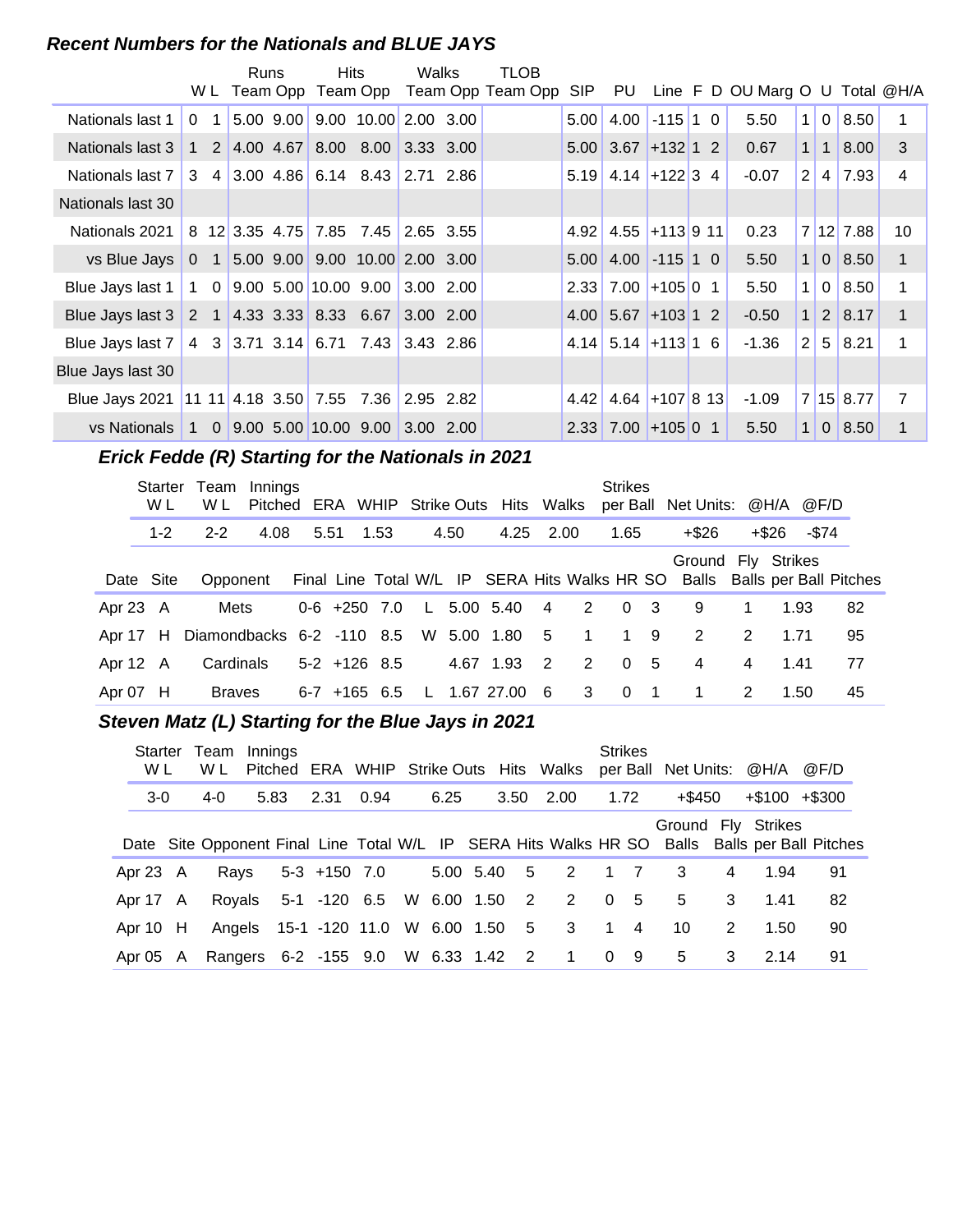#### **Recent Numbers for the Athletics and RAYS**

|                   |             |                | Runs |             | <b>Hits</b>                                                                   |                      | Walks     | TLOB                                |            |                       |              |                       |                                 |                |              |               |    |
|-------------------|-------------|----------------|------|-------------|-------------------------------------------------------------------------------|----------------------|-----------|-------------------------------------|------------|-----------------------|--------------|-----------------------|---------------------------------|----------------|--------------|---------------|----|
|                   |             | W L            |      |             |                                                                               |                      |           | Team Opp Team Opp Team Opp Team Opp | <b>SIP</b> | PU                    |              |                       | Line F D OU Marg O U Total @H/A |                |              |               |    |
| Athletics last 1  | $\Omega$    | $\mathbf{1}$   |      | $3.00$ 4.00 |                                                                               | 8.00 10.00 1.00 2.00 |           |                                     | 6.00       | 3.00                  | $-103$ 0     | $\mathbf{1}$          | $-1.50$                         | $\mathbf{0}$   |              | 8.50          |    |
| Athletics last 3  |             |                |      |             | $1 \quad 2 \quad 2.00 \quad 4.33 \quad 4.67 \quad 8.33 \quad 2.67 \quad 4.33$ |                      |           |                                     |            | $5.89$ 3.67 -115 2 1  |              |                       | $-2.33$                         | $\mathbf{1}$   |              | $2 \mid 8.67$ | 3  |
| Athletics last 7  | $5^{\circ}$ |                |      |             | 2 4.29 4.00 6.71                                                              | $9.29$ 3.43 2.57     |           |                                     |            | $5.71$ 3.71 -122 5    |              | 2                     | $-0.14$                         | $\overline{2}$ | 5            | 8.43          | 5  |
| Athletics last 30 |             |                |      |             |                                                                               |                      |           |                                     |            |                       |              |                       |                                 |                |              |               |    |
| Athletics 2021    |             |                |      |             | 15 9 4.42 4.50 6.88 8.96 3.65 3.09                                            |                      |           |                                     | 5.32       | 4.39                  | $-106$ 13 10 |                       | 0.42                            |                |              | $12$ 12 8.50  | 10 |
| vs Rays           |             |                |      |             | $1 \quad 1 \quad 2.50 \quad 2.50 \quad 5.50 \quad 8.00 \quad 2.50 \quad 3.00$ |                      |           |                                     |            | $5.50$ 3.50 -110 1    |              | $\overline{1}$        | $-3.75$                         | $\Omega$       |              | $2 \mid 8.75$ | 2  |
| Rays last 1       | 1 0         |                |      |             | 4.00 3.00 10.00 8.00 2.00 1.00                                                |                      |           |                                     | 5.00       | $5.00$ -107           |              | $\vert$ 1<br>$\Omega$ | $-1.50$                         | $\Omega$       | 1            | 8.50          |    |
| Rays last 3       |             |                |      |             | $1$ 2 1.67 2.00 7.00 5.67 2.67 2.67                                           |                      |           |                                     |            | $4.56$ 4.00 + 104 1   |              | 2                     | $-4.67$                         | $\Omega$       | $\mathbf{3}$ | 8.33          | 3  |
| Rays last 7       |             |                |      |             | 3 4 5.00 4.29 8.57 7.29 3.43 2.86                                             |                      |           |                                     |            | $4.05$ 3.86 -114 4    |              | 2                     | 1.21                            | 3              | 4            | 8.07          | 5  |
| Rays last 30      |             |                |      |             |                                                                               |                      |           |                                     |            |                       |              |                       |                                 |                |              |               |    |
| Rays 2021         |             |                |      |             | $12$ 12 4.46 4.67 7.75 7.92 3.46 2.79                                         |                      |           |                                     |            | $4.64$ 4.12 -116 13 9 |              |                       | 0.90                            |                |              | 14 10 8.23    | 12 |
| vs Athletics      | $\mathbf 1$ | $\overline{1}$ |      |             | $\vert$ 2.50 2.50 8.00 5.50 $\vert$                                           |                      | 3.00 2.50 |                                     |            | $5.50$ 4.00 +100 1    |              | $\mathbf{1}$          | $-3.75$                         | $\Omega$       | 2            | 8.75          | 2  |

# **Cole Irvin (L) Starting for the Athletics in 2021**

| Starter<br>W L | Team<br>W L | Innings |                            |  |      |                | Pitched ERA WHIP Strike Outs Hits Walks |            | <b>Strikes</b> | per Ball Net Units: @H/A @F/D |   |                    |                                                                                               |
|----------------|-------------|---------|----------------------------|--|------|----------------|-----------------------------------------|------------|----------------|-------------------------------|---|--------------------|-----------------------------------------------------------------------------------------------|
| $1 - 2$        | $2 - 2$     | 5.22    | 4.60 1.15                  |  | 3.67 | 5.33           | 0.67                                    |            | 1.99           | \$0                           |   | \$0                | $-$200$                                                                                       |
|                |             |         |                            |  |      |                |                                         |            |                |                               |   | Ground Fly Strikes | Date Site Opponent Final Line Total W/L IP SERA Hits Walks HR SO Balls Balls per Ball Pitches |
| Apr $23$ A     | Orioles     |         | 3-1 -135 9.5               |  |      |                |                                         |            |                |                               |   |                    |                                                                                               |
| Apr 17 H       | Tigers      |         | 7-0 -138 9.0 W 6.00 0.00   |  |      |                | 4 0 0                                   |            | - 6            | 5                             | 3 | 2.10               | 93                                                                                            |
| Apr 08 A       | Astros      |         | 2-6 +150 9.5 L 5.33 6.75 5 |  |      |                | 1 2 3                                   |            |                | 7                             | 5 | 1.82               | 79                                                                                            |
| Apr $03$ H     | Astros      |         | 1-9 +127 9.0 L 4.33 8.31   |  |      | $\overline{7}$ | $\overline{1}$                          | $0\quad 2$ |                | 5                             | 3 | 2.04               | 82                                                                                            |

# **..........Tyler Glasnow (R) Starting for the Rays in 2021**

| W L     |   | Starter Team<br>W L             | Innings |                      |      |             |           |                | Pitched ERA WHIP Strike Outs Hits Walks |                | <b>Strikes</b> | per Ball Net Units: @H/A |                |                    | @F/D                                                                                          |
|---------|---|---------------------------------|---------|----------------------|------|-------------|-----------|----------------|-----------------------------------------|----------------|----------------|--------------------------|----------------|--------------------|-----------------------------------------------------------------------------------------------|
| $2 - 0$ |   | $3-2$                           | 6.13    | 2.05                 | 0.75 | 9.20        |           | 2.80           | 1.80                                    |                | 1.95           | $-$10$                   |                | -\$60              | $-$10$                                                                                        |
|         |   |                                 |         |                      |      |             |           |                |                                         |                |                |                          |                | Ground Flv Strikes | Date Site Opponent Final Line Total W/L IP SERA Hits Walks HR SO Balls Balls per Ball Pitches |
|         |   | Apr 23 H Blue Jays 3-5 -160 7.0 |         |                      |      | 6.00 7.50   |           | - 5            | $\overline{2}$                          |                | 2 10           | 3                        | 3              | 1.94               | 94                                                                                            |
|         |   | Apr 17 A Yankees 6-3 -112 8.0   |         |                      |      | W 5.00 1.80 |           | $\overline{2}$ | 4                                       | 0 <sub>7</sub> |                | 2                        | $\overline{4}$ | 1.44               | 105                                                                                           |
|         |   | Apr 12 H Rangers 1-0 -230 7.0   |         |                      |      | W 7.67 0.00 |           | $\overline{2}$ | $\sim$ 1                                | $\overline{0}$ | -14            | 3                        | 3              | 2.52               | 102                                                                                           |
|         |   | Apr 06 A Red Sox 5-6 -150 9.0   |         |                      |      | 6.00 1.50   |           | $\overline{4}$ | 2                                       |                | 0 <sub>9</sub> | 4                        | 2              | 1.62               | 97                                                                                            |
| Apr 01  | A |                                 |         | Marlins 1-0 -150 7.5 |      |             | 6.00 0.00 | $\overline{1}$ | $\Omega$                                | $\Omega$       | - 6            | $\overline{7}$           | 3              | 2.85               | 77                                                                                            |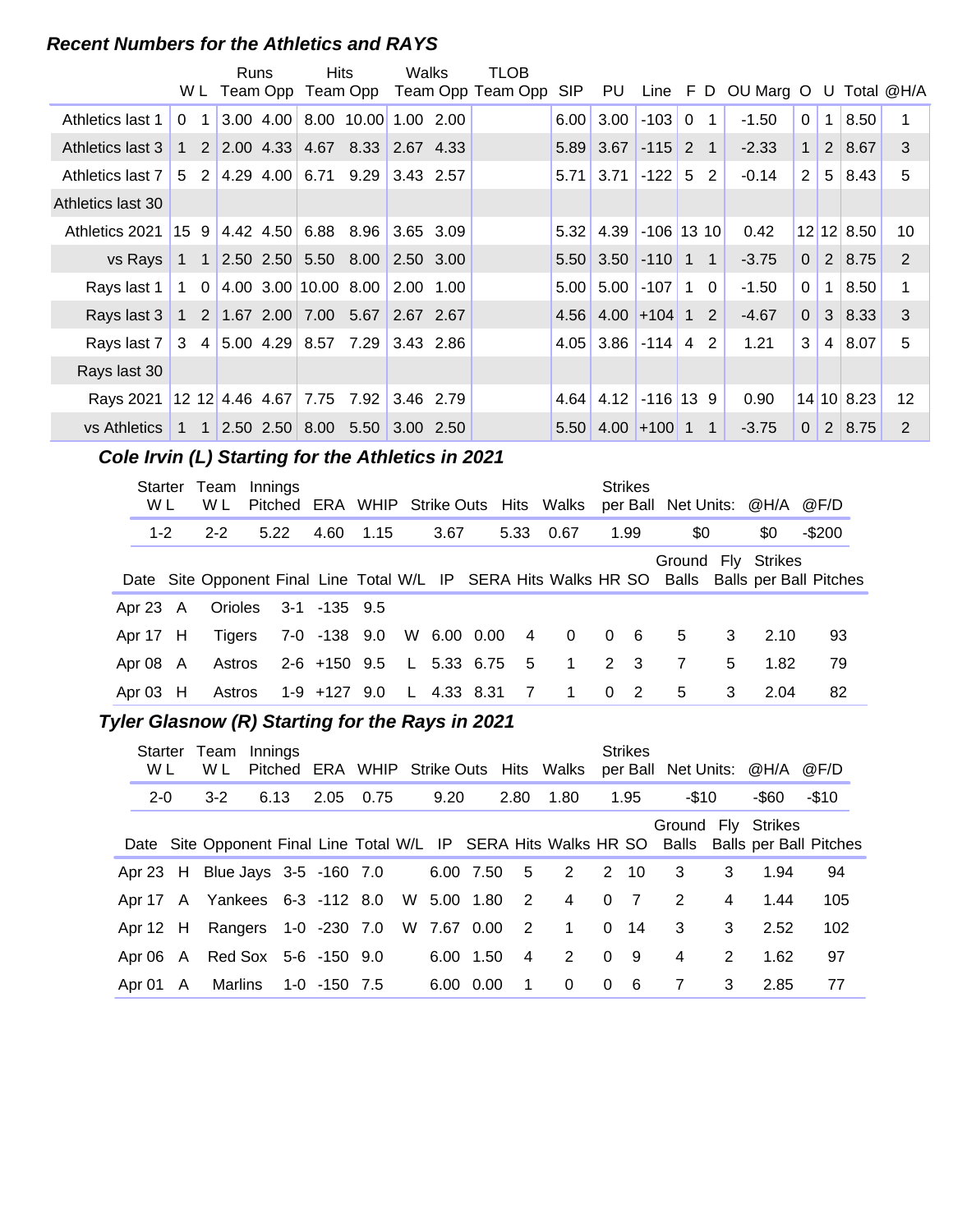# **Recent Numbers for the Cubs and BRAVES**

|                |                                       | <b>Runs</b> | Hits                        |                                                                                | Walks     | TLOB                                    |                   |                        |                  |                |                |                                    |              |              |               |                 |
|----------------|---------------------------------------|-------------|-----------------------------|--------------------------------------------------------------------------------|-----------|-----------------------------------------|-------------------|------------------------|------------------|----------------|----------------|------------------------------------|--------------|--------------|---------------|-----------------|
|                |                                       |             |                             |                                                                                |           | W L Team Opp Team Opp Team Opp Team Opp | SIP               |                        |                  |                |                | PU Line F D OU Marg O U Total @H/A |              |              |               |                 |
| Cubs last 1    | 0 <sub>1</sub>                        | 0.005.00    |                             | $2.00$ 10.00 1.00 4.00                                                         |           |                                         | 5.00              |                        | $5.00$ +155      | $\Omega$       | 1              | $-3.50$                            | $\Omega$     | $\mathbf{1}$ | 8.50          |                 |
| Cubs last 3    |                                       |             |                             | $0$ 3 2.33 6.33 4.00 9.00                                                      | 3.00 5.67 |                                         |                   | $4.89$ 5.00 + 153 0 3  |                  |                |                | 0.83                               | $\mathbf{1}$ |              | 2 7.83        | 2               |
| Cubs last 7    |                                       |             |                             | $3 \quad 4 \quad 6.43 \quad 4.57 \quad 8.00 \quad 8.14 \quad 4.14 \quad 4.29$  |           |                                         |                   | $4.90$ 5.00 + 116 1    |                  |                | 6              | 2.93                               | 3            | 4            | 8.07          | 2               |
| Cubs last 30   |                                       |             |                             |                                                                                |           |                                         |                   |                        |                  |                |                |                                    |              |              |               |                 |
| Cubs 2021      | $10 \t13 \t4.30 \t4.65 \t6.48 \t7.87$ |             |                             |                                                                                | 3.68 4.73 |                                         |                   | $4.74$ 5.00            | $-109$           | 9              | 12             | 0.59                               | 8            |              | $15 \, 8.37$  | 8               |
| vs Braves      |                                       |             |                             | $1 \quad 4 \quad 5.20 \quad 7.00 \quad 7.60 \quad 10.00 \quad 4.00 \quad 6.50$ |           |                                         |                   | $4.17$ 5.75 + 122 1    |                  |                | $\overline{4}$ | 3.70                               | 3            |              | $2 \mid 8.50$ | 2               |
| Braves last 1  | $\begin{matrix} 1 & 0 \end{matrix}$   |             | $ 5.00 \t0.00 10.00 \t2.00$ |                                                                                | 4.00 1.00 |                                         | 7.00 <sub>1</sub> | 3.00                   | $-165$           | $\overline{1}$ | $\Omega$       | $-3.50$                            | $\mathbf{0}$ | $\mathbf{1}$ | 8.50          |                 |
| Braves last 3  | $\begin{bmatrix} 2 & 1 \end{bmatrix}$ |             |                             | $ 4.33 \t4.67 \t6.67 \t6.00 \t3.67 \t3.00$                                     |           |                                         |                   | $5.44$ 4.00 $-185$ 3 0 |                  |                |                | 1.17                               | 2            | $\mathbf 1$  | 7.83          | 3               |
| Braves last 7  |                                       |             |                             | 4 3 3.29 3.86 5.43 5.86 4.14 3.71                                              |           |                                         |                   | $5.57 \,   \, 3.71$    | $-143$           | 5              | 2              | $-0.79$                            | 3            | 4            | 7.93          | 5               |
| Braves last 30 |                                       |             |                             |                                                                                |           |                                         |                   |                        |                  |                |                |                                    |              |              |               |                 |
| Braves 2021    | $11$ 12 4.52 4.78 6.96 7.83 3.82 3.64 |             |                             |                                                                                |           |                                         | 5.17              |                        | $4.50$ -135 17 6 |                |                | 1.30                               |              |              | 13 10 8.00    | 12 <sup>2</sup> |
| vs Cubs        | 4 1                                   |             |                             | $ 7.00 \t5.20   10.00 \t7.60 $                                                 | 6.50 4.00 |                                         |                   | $5.42$ 4.75 -135 4 1   |                  |                |                | 3.70                               | 3            |              | 2 8.50        | 2               |

# **Kyle Hendricks (R) Starting for the Cubs in 2021**

| Starter<br>W L | Team<br>W L    | Innings<br>Pitched                  |              |      |                 |                | ERA WHIP Strike Outs Hits Walks |                | <b>Strikes</b> |        |              | per Ball Net Units: @H/A @F/D |                                                                                               |
|----------------|----------------|-------------------------------------|--------------|------|-----------------|----------------|---------------------------------|----------------|----------------|--------|--------------|-------------------------------|-----------------------------------------------------------------------------------------------|
| $1 - 2$        | $1 - 3$        | 4.75                                | 5.68         | 1.53 | 4.50            | 5.25           | 2.00                            |                | 1.96           | -\$345 |              | \$0                           | \$0                                                                                           |
|                |                |                                     |              |      |                 |                |                                 |                |                |        |              | Ground Flv Strikes            | Date Site Opponent Final Line Total W/L IP SERA Hits Walks HR SO Balls Balls per Ball Pitches |
| Apr $23$ H     |                | Brewers 15-2 -160 9.0 W 6.00 3.00   |              |      |                 | - 6            | 1 2 6                           |                |                | 3      | 4            | 3.18                          | 92                                                                                            |
| Apr 18 H       |                | Braves 4-13 -130 9.0 L 4.00 15.75 7 |              |      |                 |                | $\overline{\mathbf{3}}$         |                | 4 2            | 5      | 3            | 1.24                          | 74                                                                                            |
| Apr $07$ H     |                | Brewers 2-4 -105 9.0                |              |      | 6.00 0.00       | $\overline{4}$ | $\mathbf 1$                     | $\Omega$       | - 6            | 6      | $\mathbf{1}$ | 2.27                          | 85                                                                                            |
| Apr 01 $H$     | <b>Pirates</b> |                                     | 3-5 -210 7.0 |      | L $3.00$ $9.00$ | $\overline{4}$ | $\overline{\mathbf{3}}$         | $\overline{1}$ | $\overline{4}$ | 4      | $\Omega$     | 1.52                          | 63                                                                                            |

# **Huascar Ynoa (R) Starting for the Braves in 2021**

|            | Starter<br>W L | Team<br>W L                             | Innings<br>Pitched ERA WHIP Strike Outs Hits Walks |                    |      |      |           |                            |                          | <b>Strikes</b> |              | per Ball Net Units: @H/A @F/D                                                                    |              |                 |    |  |
|------------|----------------|-----------------------------------------|----------------------------------------------------|--------------------|------|------|-----------|----------------------------|--------------------------|----------------|--------------|--------------------------------------------------------------------------------------------------|--------------|-----------------|----|--|
|            | $1 - 0$        | $2 - 2$                                 | 5.67                                               | 1.59               | 0.59 | 6.67 | 2.33      |                            | 1.00                     | 1.86           |              | -\$35                                                                                            |              | -\$35<br>-\$155 |    |  |
|            | Date Site      | Opponent                                |                                                    |                    |      |      |           |                            |                          |                |              | Ground Fly Strikes<br>Final Line Total W/L IP SERA Hits Walks HR SO Balls Balls per Ball Pitches |              |                 |    |  |
| Apr 23 $H$ |                | Diamondbacks 5-4 -160 8.5 W 6.00 3.00 2 |                                                    |                    |      |      |           |                            |                          | 1 1 5          |              | 4                                                                                                | 2            | 1.73            | 82 |  |
| Apr 17 A   |                | Cubs                                    |                                                    | 4-13 -120 8.5      |      |      |           |                            |                          |                |              |                                                                                                  |              |                 |    |  |
| Apr 12 H   |                | Marlins                                 |                                                    | $3-5$ $-135$ $8.5$ |      |      | 6.00 1.50 | $\overline{\phantom{a}}$ 3 | $\overline{\phantom{1}}$ |                | $1 \quad 10$ | $5^{\circ}$                                                                                      | $\mathbf{1}$ | 2.04            | 82 |  |
| Apr 07 A   |                | <b>Nationals</b>                        |                                                    | $2-0$ +120 6.5     |      |      | 5.00 0.00 | -2                         | $\blacktriangleleft$     | $\Omega$       | 5            | 6                                                                                                | 2            | 1.83            | 68 |  |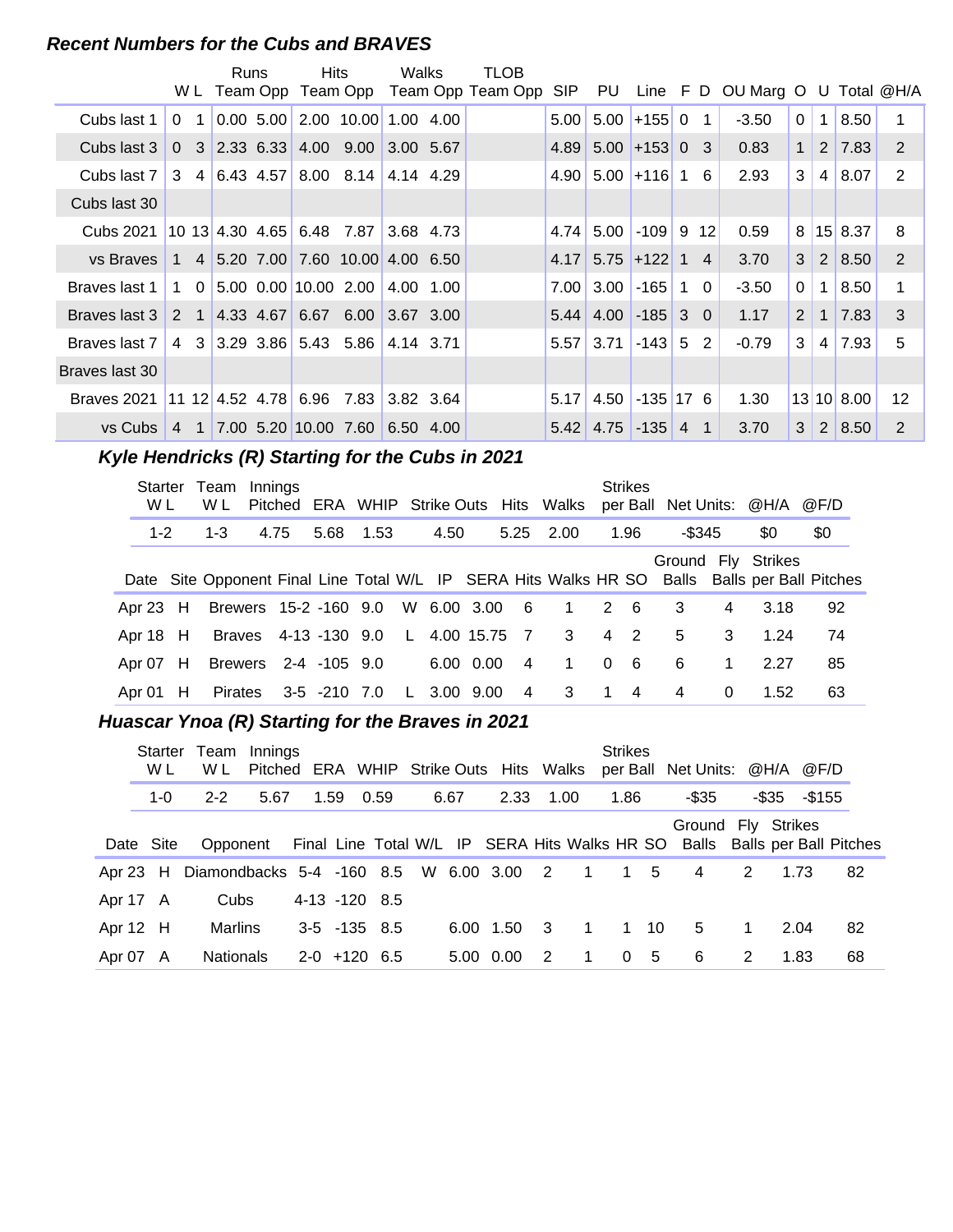# **Recent Numbers for the Phillies and CARDINALS**

|                                      |                                       |             | Runs |          | <b>Hits</b>          |                                                     | Walks       | TLOB.                                                 |            |                        |              |                |                          |                        |                       |                |                    |    |
|--------------------------------------|---------------------------------------|-------------|------|----------|----------------------|-----------------------------------------------------|-------------|-------------------------------------------------------|------------|------------------------|--------------|----------------|--------------------------|------------------------|-----------------------|----------------|--------------------|----|
|                                      |                                       | W L         |      | Team Opp |                      | Team Opp                                            |             | Team Opp Team Opp                                     | <b>SIP</b> | PU                     | Line FD      |                |                          | OU Marg O U Total @H/A |                       |                |                    |    |
| Phillies last 1                      | $\Omega$                              | $\mathbf 1$ |      |          |                      | $2.00$ 5.00 3.00 11.00 2.00 0.00                    |             |                                                       | 6.67       | 3.00                   | $-105$       | $\overline{0}$ | $\Omega$                 | $-1.00$                | $\Omega$              | $\mathbf 1$    | 8.00               | 1  |
| Phillies last 3                      |                                       | 2           |      |          |                      | $\vert 2.00 \vert 6.00 \vert 5.33 \vert 9.67 \vert$ | 1.33 2.67   |                                                       | 6.11       | 3.00                   | $-100$ 0     |                | $\overline{\mathcal{N}}$ | $-1.17$                | $\mathbf{1}$          | 2 <sup>1</sup> | 9.17               | 3  |
| Phillies last 7                      | 3                                     |             |      |          |                      | 4 4.29 6.14 8.14 10.00 3.14 2.29                    |             |                                                       |            | $5.86$ 3.71            | $-120$ 3     |                | 2                        | 1.21                   | 4                     | 3              | 9.21               | 5  |
| Phillies last 30                     |                                       |             |      |          |                      |                                                     |             |                                                       |            |                        |              |                |                          |                        |                       |                |                    |    |
| Phillies 2021                        |                                       |             |      |          | 11 12 3.78 4.52 7.61 | 8.30                                                | 3.09 2.70   |                                                       |            | $5.55$ 3.87 -106 10 11 |              |                |                          | $-0.09$                |                       |                | 12 10 8.39         | 11 |
| vs Cardinals 3 2 3.80 3.40 6.60 6.40 |                                       |             |      |          |                      |                                                     | 3.40 2.20   |                                                       |            | $6.67$ 2.80 -128 3 0   |              |                |                          | $-1.20$                | $\mathbf{2}^{\prime}$ |                | 3 8.40             | 2  |
| Cardinals last 1                     | 1                                     |             |      |          |                      | $0$ 5.00 2.00 11.00 3.00                            | $0.00$ 2.00 |                                                       |            | $7.33 \mid 3.00 \mid$  | $-105$       | $\Omega$       | $\Omega$                 | $-1.00$                | 0                     | $\mathbf{1}$   | 8.00               | 1  |
| Cardinals last 3                     | $\begin{bmatrix} 2 & 1 \end{bmatrix}$ |             |      |          |                      | 3.67, 2.00, 7.33, 4.67                              | 1.33 1.67   |                                                       |            | $7.78$ 2.33 $-113$ 1 0 |              |                |                          | $-2.17$                | $\Omega$              |                | $3 \mid 7.83 \mid$ | 3  |
| Cardinals last 7                     |                                       |             |      |          |                      | 4 3 2.86 2.00 6.71 5.00                             | 2.14 2.43   |                                                       |            | $6.86$ 3.14 + 101 3    |              |                | 2                        | $-3.14$                | $\mathbf{1}$          | 6              | 8.00               | 5  |
| Cardinals last 30                    |                                       |             |      |          |                      |                                                     |             |                                                       |            |                        |              |                |                          |                        |                       |                |                    |    |
| Cardinals 2021                       |                                       |             |      |          |                      | $12$ 11 4.48 4.22 7.30 7.22 3.13 3.91               |             |                                                       | 5.23       | 4.22                   | $-100$ 10 10 |                |                          | 0.52                   |                       |                | 10 12 8.17         | 11 |
| vs Phillies                          |                                       |             |      |          |                      |                                                     |             |                                                       | 5.87       | $3.60$ +117 0          |              |                | $\mathbf{3}$             | $-1.20$                | $\overline{2}$        |                | 3   8.40           | 2  |
|                                      |                                       |             |      |          |                      |                                                     |             | Vince Velasquez (R) Starting for the Phillies in 2021 |            |                        |              |                |                          |                        |                       |                |                    |    |

|         | Starter Team Innings           |      |      |      |      |  |                   |      | <b>Strikes</b> |        |          |                                                                           |                                                                                               |
|---------|--------------------------------|------|------|------|------|--|-------------------|------|----------------|--------|----------|---------------------------------------------------------------------------|-----------------------------------------------------------------------------------------------|
| W L     |                                |      |      |      |      |  |                   |      |                |        |          | W L Pitched ERA WHIP Strike Outs Hits Walks per Ball Net Units: @H/A @F/D |                                                                                               |
| $0 - 0$ | 0-1                            | 4.00 | 4.50 | 1.50 | 4.00 |  | 5.00 1.00         | 1.79 |                | -\$100 |          | -\$100                                                                    | -\$0                                                                                          |
|         |                                |      |      |      |      |  |                   |      |                |        |          | Ground Fly Strikes                                                        |                                                                                               |
|         |                                |      |      |      |      |  |                   |      |                |        |          |                                                                           | Date Site Opponent Final Line Total W/L IP SERA Hits Walks HR SO Balls Balls per Ball Pitches |
|         | Apr 23 A Rockies 4-5 +108 10.5 |      |      |      |      |  | 4.00 4.50 5 1 2 4 |      |                | -6     | $\sim$ 1 | 1 79                                                                      | 67                                                                                            |

**Johan Oviedo (R) Has No Starts for the Cardinals in 2021**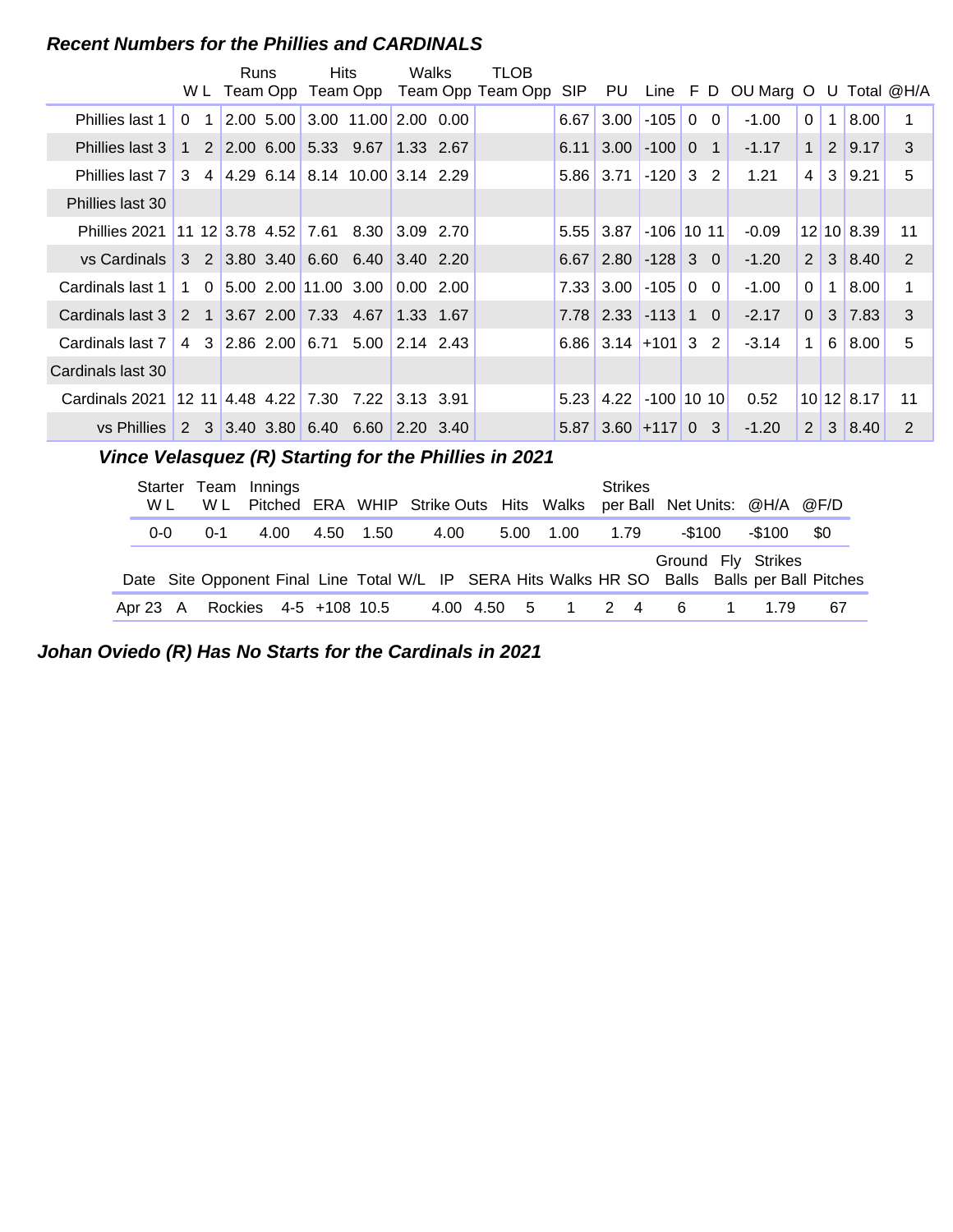# **Recent Numbers for the Angels and RANGERS**

|                                                                   |                         | Runs | <b>Hits</b>            |                                                                   | Walks |           | TLOB<br>W L Team Opp Team Opp Team Opp Team Opp | <b>SIP</b> | PU                               | $Line$ $F$ $D$   |                | OU Marg O U |                |                |              | Total @H/A |
|-------------------------------------------------------------------|-------------------------|------|------------------------|-------------------------------------------------------------------|-------|-----------|-------------------------------------------------|------------|----------------------------------|------------------|----------------|-------------|----------------|----------------|--------------|------------|
|                                                                   |                         |      |                        |                                                                   |       |           |                                                 |            |                                  |                  |                |             |                |                |              |            |
| Angels last 1                                                     | $\mathbf 1$<br>$\Omega$ |      | $1.00$ 6.00 10.00 9.00 |                                                                   |       | 1.00 3.00 |                                                 | 3.33       | 4.00                             | $-150$ 1         | $\Omega$       | $-2.00$     | $\mathbf{0}$   | 1              | 9.00         |            |
| Angels last 3                                                     |                         |      |                        | 2 1 4.67 4.00 11.00 6.33 2.00 2.33                                |       |           |                                                 |            | $4.78$ 4.00 $-132$ 2 1           |                  |                | 0.00        | $\mathbf{1}$   | 2 <sup>2</sup> | 8.67         | 3          |
| Angels last 7                                                     |                         |      |                        | 2 $5 \mid 3.71 \mid 6.86 \mid 9.86 \mid 9.14 \mid 1.29 \mid 3.43$ |       |           |                                                 |            | $4.38$   $4.43$   $-111$   3   4 |                  |                | 1.86        | 5              | $\overline{2}$ | 8.71         | 6          |
| Angels last 30                                                    |                         |      |                        |                                                                   |       |           |                                                 |            |                                  |                  |                |             |                |                |              |            |
| Angels 2021                                                       |                         |      |                        | $11$ 11 4.86 5.64 9.32 8.55 2.50 3.77                             |       |           |                                                 | 4.76       |                                  | $4.50$ -121 13 8 |                | 1.48        | 13             | 9              | 9.02         | 12         |
| vs Rangers                                                        |                         |      |                        | 2 3 4.80 5.00 10.60 6.80 1.80 4.60                                |       |           |                                                 | 4.47       |                                  | $4.40$ -179 5 0  |                | 0.90        | 3              | $2^{\circ}$    | 8.90         | 2          |
| Rangers last 1                                                    | $1 \quad 0$             |      |                        | $6.00$ 1.00 9.00 10.00 3.00 1.00                                  |       |           |                                                 | 5.33       |                                  | $4.00 + 1400$    | $\mathbf 1$    | $-2.00$     | 0              |                | 9.00         |            |
| Rangers last 3   1   2   4.67   6.00   8.67   12.33   2.33   3.33 |                         |      |                        |                                                                   |       |           |                                                 |            | $3.33$ 4.33 + 158 0 3            |                  |                | 2.17        | 2              | 1              | 8.50         | 2          |
| Rangers last 7                                                    |                         |      |                        | 2 5 4.43 5.57 8.29 11.43 4.00 2.57                                |       |           |                                                 |            | $4.43$ 3.57 + 158 0              |                  | $\overline{7}$ | 1.64        | $\overline{4}$ | 3              | 8.36         | 2          |
| Rangers last 30                                                   |                         |      |                        |                                                                   |       |           |                                                 |            |                                  |                  |                |             |                |                |              |            |
| Rangers 2021                                                      |                         |      |                        | $10$ 14 4.00 4.75 7.62 9.33 3.12 2.62                             |       |           |                                                 |            | $4.96$ 3.92 + 148 3 21           |                  |                | 0.15        |                |                | $12$ 12 8.60 | 11         |
| vs Angels                                                         |                         |      |                        | 3 2 5.00 4.80 6.80 10.60 4.60 1.80                                |       |           |                                                 |            | $5.13$ 4.00 + 165 0              |                  | 5              | 0.90        | 3              | 2              | 8.90         | 2          |

# Alex Cobb (R) Starting for the Angels in 2021

| W L           | Starter Team<br>W L             | Innings |                      |  |           |      | Pitched ERA WHIP Strike Outs Hits Walks  | <b>Strikes</b> | per Ball Net Units: @H/A |          |      | @F/D                                                                                          |
|---------------|---------------------------------|---------|----------------------|--|-----------|------|------------------------------------------|----------------|--------------------------|----------|------|-----------------------------------------------------------------------------------------------|
| $1 - 1$       | $2 - 1$                         | 4.78    | 6.28 1.60            |  | 7.00      | 6.00 | 1.67                                     | 2.10           | $+\$103$                 |          | SO.  | $+\$100$                                                                                      |
|               |                                 |         |                      |  |           |      |                                          |                | Ground Fly Strikes       |          |      | Date Site Opponent Final Line Total W/L IP SERA Hits Walks HR SO Balls Balls per Ball Pitches |
| Apr 22 $\,$ A |                                 |         |                      |  |           |      | Astros 2-8 +115 9.0 L 2.67 13.50 6 3 0 4 |                | 3                        | $\Omega$ | 1.47 | 79                                                                                            |
| Apr 12 A      |                                 |         | Royals 10-3 -117 9.0 |  |           |      | W 5.67 4.76 4 1 0 10                     |                | 5                        | 2        | 2.46 | 97                                                                                            |
|               | Apr 03 H White Sox 5-3 +103 8.5 |         |                      |  | 6.00 4.50 | - 8  | $\overline{1}$                           | $1 \quad 7$    | -8                       | $\Omega$ | 2.46 | 97                                                                                            |

# **Dane Dunning (R) Starting for the Rangers in 2021**

| Starter<br>W L | Team<br>W L                        | Innings |                      |  |      |              |                         | Pitched ERA WHIP Strike Outs Hits Walks |            | <b>Strikes</b> |        |             | per Ball Net Units: @H/A @F/D |                                                                                               |
|----------------|------------------------------------|---------|----------------------|--|------|--------------|-------------------------|-----------------------------------------|------------|----------------|--------|-------------|-------------------------------|-----------------------------------------------------------------------------------------------|
| $1 - 0$        | $1 - 3$                            | 4.42    | 3.06 1.25            |  | 4.50 |              |                         | 4.50 1.00                               |            | 1.99           | -\$220 |             | -\$20                         | -\$85                                                                                         |
|                |                                    |         |                      |  |      |              |                         |                                         |            |                |        |             | Ground Fly Strikes            | Date Site Opponent Final Line Total W/L IP SERA Hits Walks HR SO Balls Balls per Ball Pitches |
|                | Apr 23 A White Sox 7-9 +130 8.0    |         |                      |  |      | 2.67 16.88 8 |                         | 2                                       |            | $0\quad 2$     | 5      | $\Omega$    | 1.48                          | 62                                                                                            |
| Apr 17 H       |                                    |         | Orioles 1-6 -135 8.5 |  |      | 6.00 0.00    | -5                      | $\Omega$                                |            | 0 <sub>5</sub> | - 9    | 5           | 2.41                          | 75                                                                                            |
| Apr 12 A       | Rays                               |         | $0-1$ +195 7.0       |  |      | 4.00 0.00    | $\overline{2}$          | 2                                       |            | 0 <sub>5</sub> | 1      | 3           | 1.63                          | 71                                                                                            |
| Apr 06 H       | Blue Jays 7-4 +115 9.5 W 5.00 1.80 |         |                      |  |      |              | $\overline{\mathbf{3}}$ | $\overline{\mathbf{0}}$                 | $1\quad 6$ |                | 4      | $\mathbf 1$ | 2.68                          | 70                                                                                            |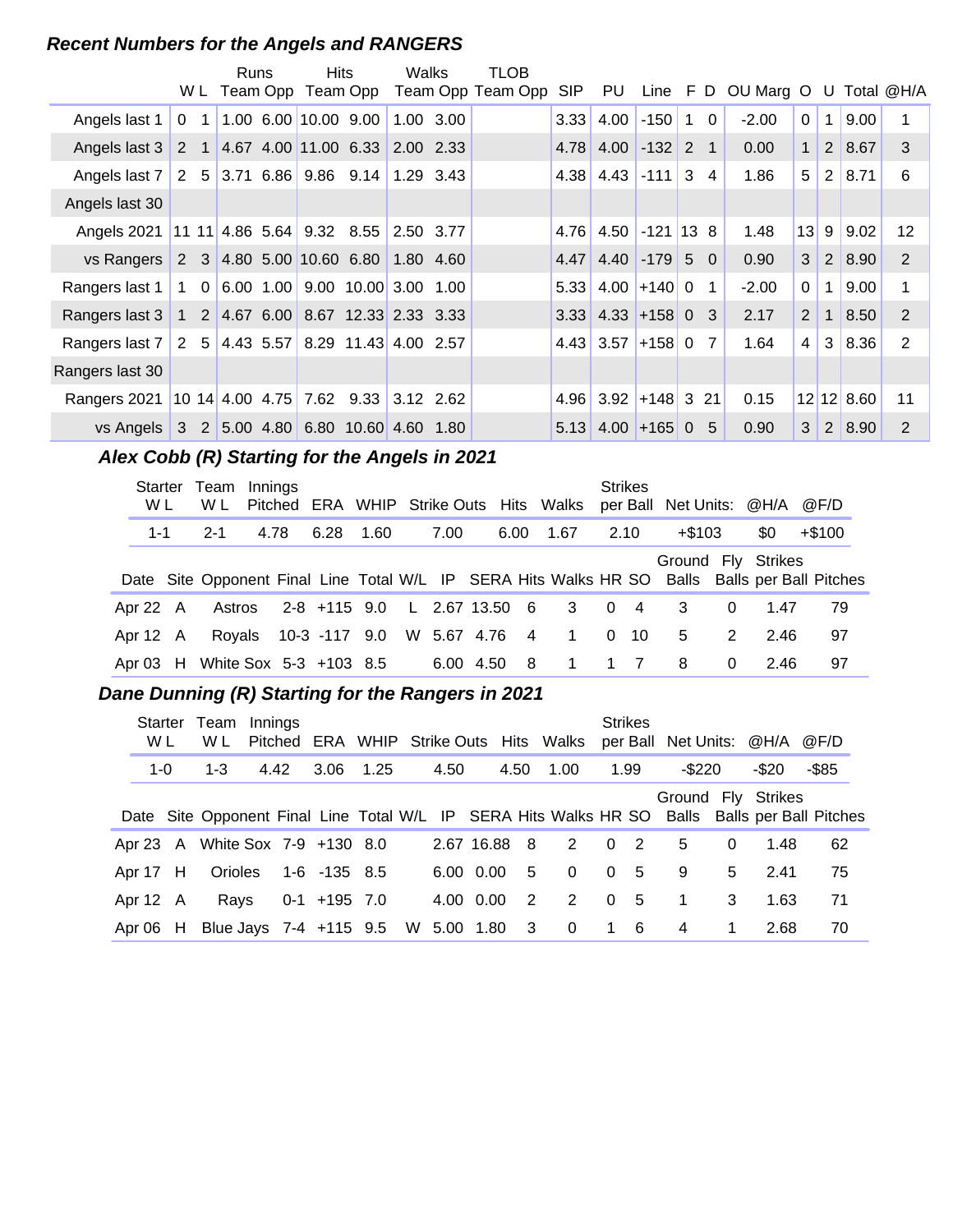# **Recent Numbers for the Mariners and ASTROS**

|                                                   |          |                | Runs | Hits | Walks                                                                         | TLOB                                    |                   |                        |                   |          |                |                                 |                |                |              |                   |
|---------------------------------------------------|----------|----------------|------|------|-------------------------------------------------------------------------------|-----------------------------------------|-------------------|------------------------|-------------------|----------|----------------|---------------------------------|----------------|----------------|--------------|-------------------|
|                                                   |          |                |      |      |                                                                               | W L Team Opp Team Opp Team Opp Team Opp | SIP               | PU                     |                   |          |                | Line F D OU Marg O U Total @H/A |                |                |              |                   |
| Mariners last 1                                   | $\Omega$ | $\overline{1}$ |      |      | $0.00$ 2.00 2.00 6.00 3.00 3.00                                               |                                         | 6.00              | 3.00                   | $ +175 $          | $\Omega$ | $\mathbf{1}$   | $-6.50$                         | $\Omega$       | 1              | 8.50         |                   |
| Mariners last 3                                   |          |                |      |      | $0$ 3 1.67 4.00 5.00 8.33 1.67 3.67                                           |                                         | 3.89              |                        | $3.33$ +171 0 3   |          |                | $-2.83$                         | $\overline{0}$ |                | 3 8.50       | 3                 |
| Mariners last 7                                   |          |                |      |      | 2 5 3.57 3.43 5.71 7.43 3.29 3.00                                             |                                         |                   | $5.05$ 3.57            | $+166$ 0 7        |          |                | $-1.71$                         | 3              | 4              | 8.71         | 6                 |
| Mariners last 30                                  |          |                |      |      |                                                                               |                                         |                   |                        |                   |          |                |                                 |                |                |              |                   |
| Mariners 2021 13 11 4.12 4.17 6.62 7.29 3.21 3.50 |          |                |      |      |                                                                               |                                         |                   | $5.01$ 3.92 + 138 2 21 |                   |          |                | 0.12                            |                |                | $12$ 11 8.17 | 13                |
| vs Astros                                         |          |                |      |      | 2 3 3.00 3.00 5.80 7.60 2.80 2.00                                             |                                         | 5.67              |                        | $3.80 + 1340$ 0 5 |          |                | $-2.40$                         | $\mathbf{1}$   |                | 3 8.40       | 2                 |
| Astros last 1                                     |          |                |      |      | $1 \quad 0 \quad 2.00 \quad 0.00 \quad 6.00 \quad 2.00 \quad 3.00 \quad 3.00$ |                                         | 7.00 <sub>l</sub> | 3.00 <sub>1</sub>      | $-190$            |          | 1 0            | -6.50                           | $\Omega$       | 1              | 8.50         | 1                 |
| Astros last 3                                     | 2 1      |                |      |      | $3.00$ 2.00 8.00 5.33 2.00 2.00                                               |                                         |                   | $6.33$ 3.33 -165 3 0   |                   |          |                | $-3.33$                         | $\Omega$       | 3 <sup>1</sup> | 8.33         | 3                 |
| Astros last 7                                     |          |                |      |      | $5\quad 2 \mid 5.86 \mid 2.86 \mid 9.71 \mid 7.57 \mid 2.29 \mid 1.86$        |                                         |                   | $5.19$ 3.29            | $-150$ 7 0        |          |                | 0.00                            | 3              | 4              | 8.71         | 6                 |
| Astros last 30                                    |          |                |      |      |                                                                               |                                         |                   |                        |                   |          |                |                                 |                |                |              |                   |
| Astros 2021                                       |          |                |      |      | 12 11 5.00 4.00 8.87 7.52 2.87 3.00                                           |                                         | 5.09              | 4.00                   | $-139$ 18 3       |          |                | 0.17                            |                |                | $12$ 10 8.83 | $12 \overline{ }$ |
| vs Mariners                                       |          |                |      |      | 3 2 3.00 3.00 7.60 5.80 2.00 2.80                                             |                                         | 6.20              |                        | $4.00$ -146 5     |          | $\overline{0}$ | $-2.40$                         | $\mathbf{1}$   |                | 3 8.40       | 2                 |

# **Justin Dunn (R) Starting for the Mariners in 2021**

| W L     | Starter Team Innings<br>W L     |      |                     |  |           |                | Pitched ERA WHIP Strike Outs Hits Walks | <b>Strikes</b> |                | per Ball Net Units: @H/A |   |                     | @F/D                                                                                          |
|---------|---------------------------------|------|---------------------|--|-----------|----------------|-----------------------------------------|----------------|----------------|--------------------------|---|---------------------|-----------------------------------------------------------------------------------------------|
| $1 - 0$ | $3-0$                           | 4.89 | 3.68 1.36           |  | 4.67      |                | 3.00 3.67                               | 1.56           |                | +\$400                   |   | $+$ \$255 $+$ \$300 |                                                                                               |
|         |                                 |      |                     |  |           |                |                                         |                |                | Ground Fly Strikes       |   |                     | Date Site Opponent Final Line Total W/L IP SERA Hits Walks HR SO Balls Balls per Ball Pitches |
|         | Apr 22 A Red Sox 7-3 +155 9.5   |      |                     |  |           |                | 5.00 3.60 6 1 1 5                       |                |                | 5                        | 3 | 1.78                | 100                                                                                           |
|         | Apr 15 A Orioles                |      | 2-1 -125 7.5 W 5.00 |  |           |                | 1.80 2 2 1 6                            |                |                | 3                        | 6 | 2.24                | 68                                                                                            |
|         | Apr 07 H White Sox 8-4 +145 8.5 |      |                     |  | 4.67 5.79 | $\overline{1}$ | 8                                       |                | 0 <sup>3</sup> | 5                        | 2 | 1.07                | 93                                                                                            |

#### **Zack Greinke (R) Starting for the Astros in 2021**

| <b>Starter</b><br>W L | Team Innings<br>W L    |      |                     |      |              |      |               |     | Pitched ERA WHIP Strike Outs Hits Walks |                | <b>Strikes</b><br>per Ball |           |   | Net Units: @H/A    | @F/D                                                                                          |
|-----------------------|------------------------|------|---------------------|------|--------------|------|---------------|-----|-----------------------------------------|----------------|----------------------------|-----------|---|--------------------|-----------------------------------------------------------------------------------------------|
| $2 - 1$               | 4-1                    | 6.53 | 2.76                | 1.10 |              | 4.40 |               |     | 6.40 0.80                               |                | 1.88                       | $+$ \$180 |   | -\$120             | -\$20                                                                                         |
|                       |                        |      |                     |      |              |      |               |     |                                         |                |                            |           |   | Ground Fly Strikes | Date Site Opponent Final Line Total W/L IP SERA Hits Walks HR SO Balls Balls per Ball Pitches |
| Apr $23$ H            |                        |      | Angels 5-4 -140 8.0 |      |              |      | 7.00 2.57     | 10  | $\overline{\mathbf{0}}$                 | $\overline{0}$ | - 6                        | - 6       | 2 | 1.74               | 107                                                                                           |
| Apr 17 A              | Mariners 1-0 -135 8.0  |      |                     |      |              |      | W 8.00 0.00   | 4   | $\overline{0}$                          | $\Omega$       | - 6                        | 8         | 6 | 2.14               | 91                                                                                            |
| Apr $12$ H            | Tigers                 |      | 2-6 -220 8.5        |      | $\mathsf{L}$ |      | 4.67 11.57 10 |     | $3 \quad 3 \quad 2$                     |                |                            | 6         | 3 | 1.65               | 90                                                                                            |
| Apr 06 A              | Angels                 |      | 4-2 -105 9.0        |      |              |      | 7.00 2.57     | - 5 | $\mathbf{1}$                            | $\overline{1}$ | $\overline{4}$             | 5         | 6 | 1.82               | 96                                                                                            |
| Apr 01 A              | Athletics 8-1 -105 8.0 |      |                     |      |              |      | W 6.00 0.00   | -3  | $\mathbf{0}$                            | $\overline{0}$ | $\overline{4}$             | 5         | 4 | 2.15               | 82                                                                                            |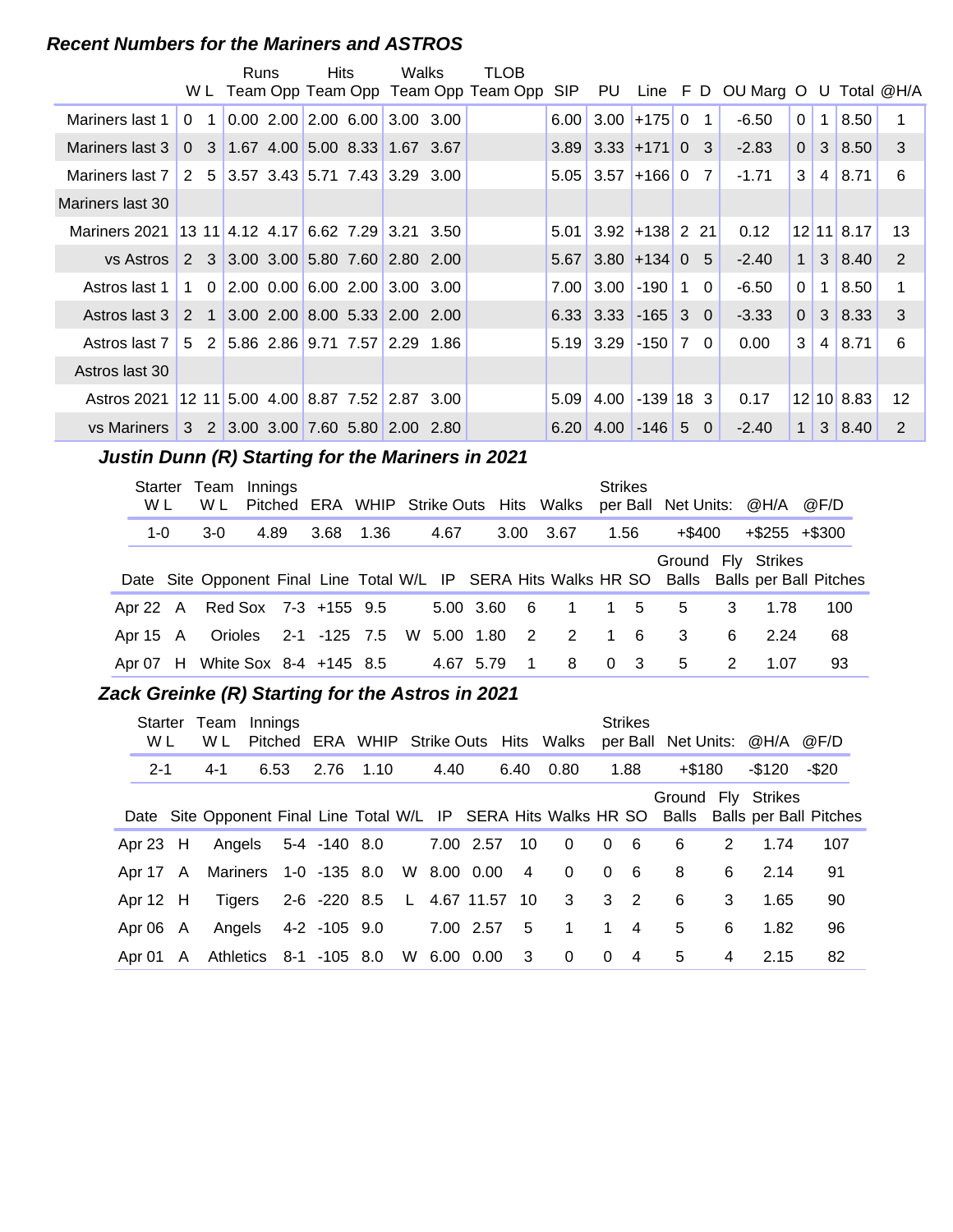# **Recent Numbers for the Tigers and WHITE SOX**

|                                                                     |            | Runs | Hits                                                                          | Walks | TLOB                                    |      |                        |                  |                |                                 |                |                |                    |              |
|---------------------------------------------------------------------|------------|------|-------------------------------------------------------------------------------|-------|-----------------------------------------|------|------------------------|------------------|----------------|---------------------------------|----------------|----------------|--------------------|--------------|
|                                                                     |            |      |                                                                               |       | W L Team Opp Team Opp Team Opp Team Opp | SIP  | PU                     |                  |                | Line F D OU Marg O U Total @H/A |                |                |                    |              |
| Tigers last 1                                                       | $1\quad 0$ |      | $5.00$ 2.00 6.00 8.00 3.00 4.00                                               |       |                                         | 7.00 |                        | $3.00$ +210 0    | $\mathbf{1}$   | $-0.50$                         | $\mathbf{0}$   | 1              | 7.50               |              |
| Tigers last 3                                                       |            |      | $1 \quad 2 \quad 2.33 \quad 3.00 \quad 6.67 \quad 8.33 \quad 3.00 \quad 2.33$ |       |                                         |      | $5.33$ 4.33 + 141 0 3  |                  |                | $-2.33$                         | $\mathbf{0}$   | 3              | 7.67               | $\mathbf{1}$ |
| Tigers last 7                                                       |            |      | $2 \quad 5 \quad 2.43 \quad 3.29 \quad 6.29 \quad 6.86 \quad 2.00 \quad 2.43$ |       |                                         |      | $5.81$ 3.86 + 111 2 5  |                  |                | $-2.00$                         | $\mathbf{1}$   | $6 \mid$       | 7.71               | 1            |
| Tigers last 30                                                      |            |      |                                                                               |       |                                         |      |                        |                  |                |                                 |                |                |                    |              |
| Tigers 2021                                                         |            |      | 8 16 3.08 4.54 6.58 7.62 2.54 3.79                                            |       |                                         |      | $5.24$ 3.96 + 139 3 21 |                  |                | $-0.58$                         |                |                | 7 17 8.21          | 11           |
| vs White Sox                                                        |            |      | $1 \quad 0 \quad 5.00 \quad 2.00 \quad 6.00 \quad 8.00 \quad 3.00 \quad 4.00$ |       |                                         |      | $7.00$ 3.00 + 210 0    |                  | $\overline{1}$ | $-0.50$                         | $\Omega$       | $\overline{1}$ | 7.50               | $\mathbf 1$  |
| White Sox last 1                                                    |            |      | $0$ 1 2.00 5.00 8.00 6.00 4.00 3.00                                           |       |                                         | 6.67 | 4.00                   | $-240$ 1         | $\Omega$       | $-0.50$                         | $\mathbf{0}$   | 1              | 7.50               | 1            |
| White Sox last 3                                                    |            |      | 2 1 4.00 3.33 9.33 9.33 4.33 1.67                                             |       |                                         | 6.11 |                        | $4.00$ -202 3    | $\overline{0}$ | $-0.17$                         | $\mathbf{1}$   |                | $2 \mid 7.50 \mid$ | 3            |
| White Sox last 7   5   2   5.43   4.86   10.57   9.43   2.57   3.71 |            |      |                                                                               |       |                                         |      | $4.38$ 4.86 -154 6     |                  | $\Omega$       | 2.64                            | $\overline{4}$ |                | 3 7.64             | 4            |
| White Sox last 30                                                   |            |      |                                                                               |       |                                         |      |                        |                  |                |                                 |                |                |                    |              |
| White Sox 2021 12 10 5.00 4.18 8.77 7.73 3.73 3.18                  |            |      |                                                                               |       |                                         | 5.23 |                        | $4.14$ -128 15 6 |                | 1.25                            |                |                | 10 12 7.93         | 10           |
| vs Tigers 0 1 2.00 5.00 8.00 6.00 4.00 3.00                         |            |      |                                                                               |       |                                         |      | $6.67$ 4.00 -240 1     |                  | $\overline{0}$ | $-0.50$                         | $\Omega$       | $\mathbf{1}$   | 7.50               |              |

# Casey Mize (R) Starting for the Tigers in 2021

| Starter<br>W L | Team<br>W L | Innings |      |                                    |      |             |                | Pitched ERA WHIP Strike Outs Hits Walks  |             | <b>Strikes</b> | per Ball Net Units: @H/A |              |       | @F/D                                                                                          |
|----------------|-------------|---------|------|------------------------------------|------|-------------|----------------|------------------------------------------|-------------|----------------|--------------------------|--------------|-------|-----------------------------------------------------------------------------------------------|
| $1 - 2$        | $2 - 2$     |         | 5.17 | 5.23                               | 1.45 | 3.50        |                | 5.75 1.75                                |             | 1.81           | $+\$110$                 |              | +\$90 | +\$110                                                                                        |
|                |             |         |      |                                    |      |             |                |                                          |             |                | Ground Fly Strikes       |              |       | Date Site Opponent Final Line Total W/L IP SERA Hits Walks HR SO Balls Balls per Ball Pitches |
| Apr $23$ H     |             |         |      |                                    |      |             |                | Royals 2-6 +106 8.5 L 4.67 11.57 7 3 2 1 |             |                | 7                        | 0            | 1.50  | 85                                                                                            |
| Apr 17 A       |             |         |      | Athletics 0-7 +128 9.0 L 5.00 9.00 |      |             | $\overline{7}$ | $\Omega$                                 | $3 \quad 4$ |                | 7                        | $\mathbf{1}$ | 1.97  | 95                                                                                            |
| Apr 12 A       | Astros      |         |      | 6-2 +190 8.5                       |      | W 7.00 0.00 | $\overline{4}$ | $2 \t 0 \t 5$                            |             |                | 11                       | 3            | 2.30  | 89                                                                                            |
| Apr 06 H       | Twins       |         |      | $4-3$ +120 $9.0$                   |      | 4.00 2.25   | 5              | 2                                        | $\Omega$    | $\overline{4}$ | 5                        | 2            | 1.56  | 82                                                                                            |

# Carlos Rodon (L) Starting for the White Sox in 2021

| Starter<br>W L | Team<br>W L | Innings |                       |                          |             |                | Pitched ERA WHIP Strike Outs Hits Walks | <b>Strikes</b> | per Ball Net Units: @H/A |                |                    | @F/D                                                                                          |
|----------------|-------------|---------|-----------------------|--------------------------|-------------|----------------|-----------------------------------------|----------------|--------------------------|----------------|--------------------|-----------------------------------------------------------------------------------------------|
| $3-0$          | $3-0$       | 6.33    | 0.47                  | 0.68                     | 8.00        | 1.67           | 2.67                                    | 1.73           | $+$ \$300                |                | $+\$100 + \$300$   |                                                                                               |
|                |             |         |                       |                          |             |                |                                         |                |                          |                | Ground Fly Strikes |                                                                                               |
|                |             |         |                       |                          |             |                |                                         |                |                          |                |                    | Date Site Opponent Final Line Total W/L IP SERA Hits Walks HR SO Balls Balls per Ball Pitches |
| Apr 20 A       | Indians     |         | 8-5 -115 8.0          |                          | W 5.00 1.80 |                | 3 5 1 8                                 |                | -2                       | $\overline{1}$ | 1.75               | 110                                                                                           |
| Apr $14$ H     | Indians     |         |                       | 8-0 -117 7.5 W 9.00 0.00 |             | - 0            | $\overline{0}$                          | 0 <sub>7</sub> | 10                       | 5              | 1.92               | 114                                                                                           |
| Apr 05 A       |             |         | Mariners 6-0 -125 8.0 |                          | W 5.00 0.00 | $\overline{2}$ | $\overline{\mathbf{3}}$                 | 09             | 1                        | 4              | 1.50               | 95                                                                                            |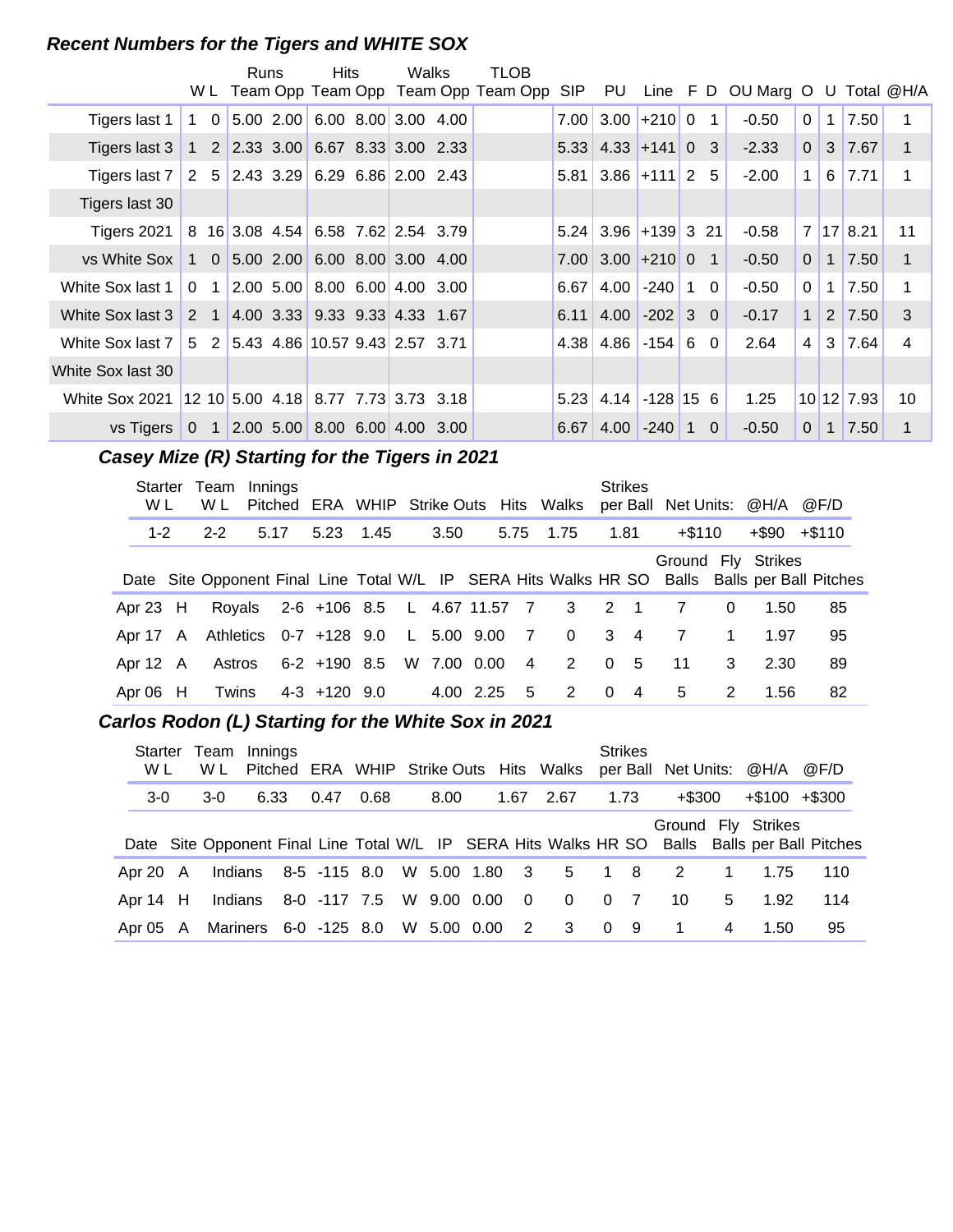#### **Recent Numbers for the Padres and DIAMONDBACKS**

|                                                  |          | <b>Runs</b> | <b>Hits</b>                         | Walks                                                                         | TLOB.<br>WL Team Opp Team Opp Team Opp Team Opp SIP PU Line F D OU Marg O U Total @H/A |      |                                          |                 |           |         |                |                |                    |                   |
|--------------------------------------------------|----------|-------------|-------------------------------------|-------------------------------------------------------------------------------|----------------------------------------------------------------------------------------|------|------------------------------------------|-----------------|-----------|---------|----------------|----------------|--------------------|-------------------|
| Padres last 1                                    | $\Omega$ |             |                                     | 1 1.00 5.00 4.00 7.00 3.00 0.00                                               |                                                                                        | 5.33 | 4.00                                     | $-150$          | 1 0       | $-3.00$ | $\Omega$       | 1 <sup>1</sup> | 9.00               | 1                 |
| Padres last 3                                    |          |             |                                     | 1 2 4.33 5.67 7.67 9.67 3.67 4.33                                             |                                                                                        |      | $4.56$ 5.33 -101                         |                 | $1\quad2$ | 2.33    | 2 <sup>1</sup> | 1 <sup>1</sup> | 7.67               | 3                 |
| Padres last 7                                    |          |             |                                     | $3 \quad 4 \quad 3.43 \quad 4.29 \quad 7.29 \quad 8.00 \quad 3.00 \quad 3.71$ |                                                                                        |      | $4.76$ 5.29 + 101 2 5                    |                 |           | 0.36    | 3              | 4 <sup>1</sup> | 7.36               | 5                 |
| Padres last 30                                   |          |             |                                     |                                                                               |                                                                                        |      |                                          |                 |           |         |                |                |                    |                   |
| Padres 2021 13 12 3.76 3.56 7.60 6.92 4.12 2.88  |          |             |                                     |                                                                               |                                                                                        |      | $4.83$   $4.92$   $-151$   17 8          |                 |           | $-0.58$ | 8              |                | $16$ 7.90          | $12 \overline{ }$ |
| vs D-Backs 3 2 4.20 3.40 7.80 7.40 5.20 1.80     |          |             |                                     |                                                                               |                                                                                        |      | $4.93$ 4.40 -206 5 0                     |                 |           | $-1.10$ | 1              |                | 4 8.70             | $\mathbf{1}$      |
| D-Backs last 1                                   |          |             | $1 \t0 \t5.00 \t1.00 \t7.00 \t4.00$ | 0.00300                                                                       |                                                                                        | 6.00 |                                          | $4.00$ +140 0 1 |           | $-3.00$ | $\mathbf{0}$   | 1 <sup>1</sup> | 9.00               | 1                 |
| D-Backs last 3 3 0 5.67 0.33 8.33 1.67 1.67 1.67 |          |             |                                     |                                                                               |                                                                                        |      | $6.67$ 2.00 + 142 0 3                    |                 |           | $-1.33$ | 1              |                | $2 \mid 7.33 \mid$ | $\mathbf{1}$      |
| D-Backs last 7 6 1 6.86 3.71 8.43 5.57           |          |             |                                     | 4.29 3.29                                                                     |                                                                                        |      | $5.81 \mid 3.71 \mid +142 \mid 0 \mid 7$ |                 |           | 2.36    | 4              |                | $2 \mid 7.93$      | 1                 |
| D-Backs last 30                                  |          |             |                                     |                                                                               |                                                                                        |      |                                          |                 |           |         |                |                |                    |                   |
| D-Backs 2021                                     |          |             |                                     | $12$ 11 5.26 4.74 8.00 8.13 4.22 3.22                                         |                                                                                        |      | $5.30$ 4.13 + 138 1 20                   |                 |           | 1.16    |                |                | 11 11 8.89         | 6                 |
| vs Padres                                        |          |             |                                     | 2 3 3.40 4.20 7.40 7.80 1.80 5.20                                             |                                                                                        |      | $4.60$ 4.40 + 183 0 5                    |                 |           | $-1.10$ | $\mathbf{1}$   |                | $4 \mid 8.70$      | 1                 |

# **..........Ryan Weathers (R) Starting for the Padres in 2021**

| <b>Starter</b><br>W L | Team Innings<br>W L |      |                          |      |      |           |                         | Pitched ERA WHIP Strike Outs Hits Walks                          |          | <b>Strikes</b> | per Ball Net Units: @H/A |    |                    | @F/D                         |
|-----------------------|---------------------|------|--------------------------|------|------|-----------|-------------------------|------------------------------------------------------------------|----------|----------------|--------------------------|----|--------------------|------------------------------|
| $0-0$                 | $1 - 1$             | 4.67 | 0.00                     | 0.54 | 4.50 |           | 1.00                    | 1.50                                                             |          | 1.55           | +\$60                    |    | +\$160             | \$0                          |
|                       |                     |      |                          |      |      |           |                         | Date Site Opponent Final Line Total W/L IP SERA Hits Walks HR SO |          |                |                          |    | Ground Fly Strikes | Balls Balls per Ball Pitches |
| Apr 22 $A$            |                     |      | Dodgers 3-2 +160 7.5     |      |      | 5.67 0.00 | $\overline{\mathbf{1}}$ | $\overline{1}$                                                   | $\Omega$ | - 6            | 5                        | 3  | 1.70               | 89                           |
| Apr 16 H              |                     |      | Dodgers $6-11 + 145$ 8.0 |      |      | 3.67 0.00 |                         | 2                                                                | $\Omega$ | $\mathbf{3}$   | $\overline{4}$           | 1. | 1.39               | 79                           |

#### **Taylor Widener (R) Starting for the Diamondbacks in 2021**

| Starter<br>W L | Team<br>W L                     | Innings |                     |  |      |             |                         | Pitched ERA WHIP Strike Outs Hits Walks | <b>Strikes</b> |                  | per Ball Net Units: @H/A |                |                | @F/D                                                                                          |
|----------------|---------------------------------|---------|---------------------|--|------|-------------|-------------------------|-----------------------------------------|----------------|------------------|--------------------------|----------------|----------------|-----------------------------------------------------------------------------------------------|
| $1 - 0$        | $2 - 2$                         | 5.58    | 2.82 1.12           |  | 4.50 |             |                         | 4.75 1.50                               | 1.94           |                  | $+$ \$110                |                | $-$100 + $110$ |                                                                                               |
|                |                                 |         |                     |  |      |             |                         |                                         |                |                  | Ground Fly Strikes       |                |                | Date Site Opponent Final Line Total W/L IP SERA Hits Walks HR SO Balls Balls per Ball Pitches |
| Apr $22$ A     |                                 |         | Reds 14-11 +130 8.5 |  |      | 5.33 6.75   | 5                       | $\overline{1}$                          |                | $3 \overline{7}$ | -6                       | 4              | 2.18           | 89                                                                                            |
|                | Apr 16 A Nationals 0-1 +175 8.0 |         |                     |  |      | 6.00 0.00   | 4                       | 2                                       | 0 <sup>3</sup> |                  | -6                       | $\overline{7}$ | 1.76           | 94                                                                                            |
| Apr 09 H       | Reds                            |         | $5-6$ +135 9.0      |  |      | 5.00 5.40   | $\overline{7}$          | $\Omega$                                |                | $1 \quad 3$      | 6                        | 3              | 1.96           | 83                                                                                            |
| Apr 04 A       | Padres                          |         | $3-1$ $+180$ 9.0    |  |      | W 6.00 0.00 | $\overline{\mathbf{3}}$ | 3                                       |                | 0 <sub>5</sub>   | -6                       | 4              | 1.89           | 81                                                                                            |